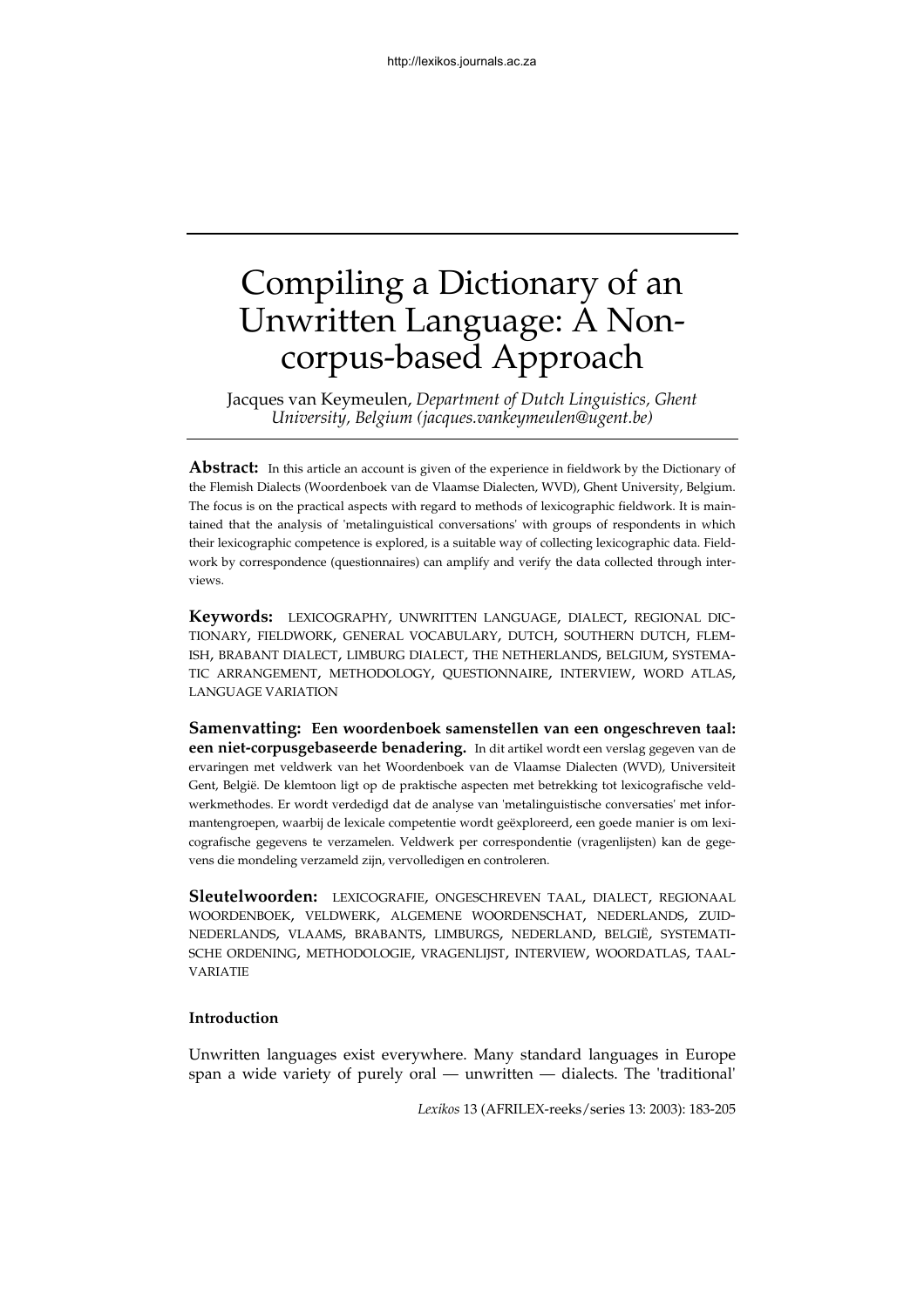dialects are not regional 'accents' of a standard language, but are ancient language varieties that for historical, political and sociological reasons did not reach the status of a 'cultural language'; they are linguistically characterized by the presence of geographical differentiation. They are sometimes not mutually intelligible and do not have, with a few exceptions, a tradition of written texts.

The aim of this article is to share the experiences with regard to the methods of collecting dialect words/dialect meanings used by the editorial board of the Dictionary of the Flemish Dialects (Woordenboek van de Vlaamse Dialecten, WVD) at Ghent University, Belgium. The WVD is also counselling local dictionary projects, for which a manual has been written (Van Keymeulen 2003a). We hope that some of our experiences will be of interest to other projects aiming at making dictionaries for oral languages. The focus of the article is on the practical aspects of the methodology of data collection, more particularly on the fieldwork to be performed (par. 1). We will briefly comment on the presentation of the macro- and microstructure of the WVD and its two cognate projects (par. 2). In par. 3 we present the conclusions.

There is a vast literature on the methodology of fieldwork, especially for sciences such as anthropology, ethnology, sociology and oral history. For a theoretical background with regard to participant observation, interview techniques, questionnaires, etc., we refer the reader to the relevant handbooks. In what follows, we restrict ourselves to the methods used by the WVD, the result of 30 years of experience.

## *Flemish dialects*

Flemish dialects are spoken in the south-western corner of the Dutch language area, i.e. two provinces of Dutch-speaking Belgium (West- and East-Flanders), plus two smaller areas in France (French-Flanders) and the Netherlands (Zealand-Flanders). The traditional Flemish dialect vocabulary is rapidly disappearing under the pressure of the Dutch standard language, the official language of the Flemings. In France, where the dialect is not 'roofed' by Dutch, but by French, its disappearance is imminent. It should be noted that the term 'Flemish' is used here in its restricted — dialectological — sense. In popular speech, both Flemings and foreigners use the term to denote the 'Belgian' accent (and other particularities) of the Dutch standard language.

#### *Dictionaries of the Southern Dutch Dialects*

The set-up of the WVD, which started in 1972, is largely parallel with that of two cognate and older projects: the Dictionary of the Brabant Dialects (Woordenboek van de Brabantse Dialecten, WBD) and the Dictionary of the Limburg Dialects (Woordenboek van de Limburgse Dialecten, WLD). Both dictionaries started in 1960 at the Catholic University of Nijmegen in the Netherlands; from 1991 onwards, an additional editorial board for WBD and WLD has been estab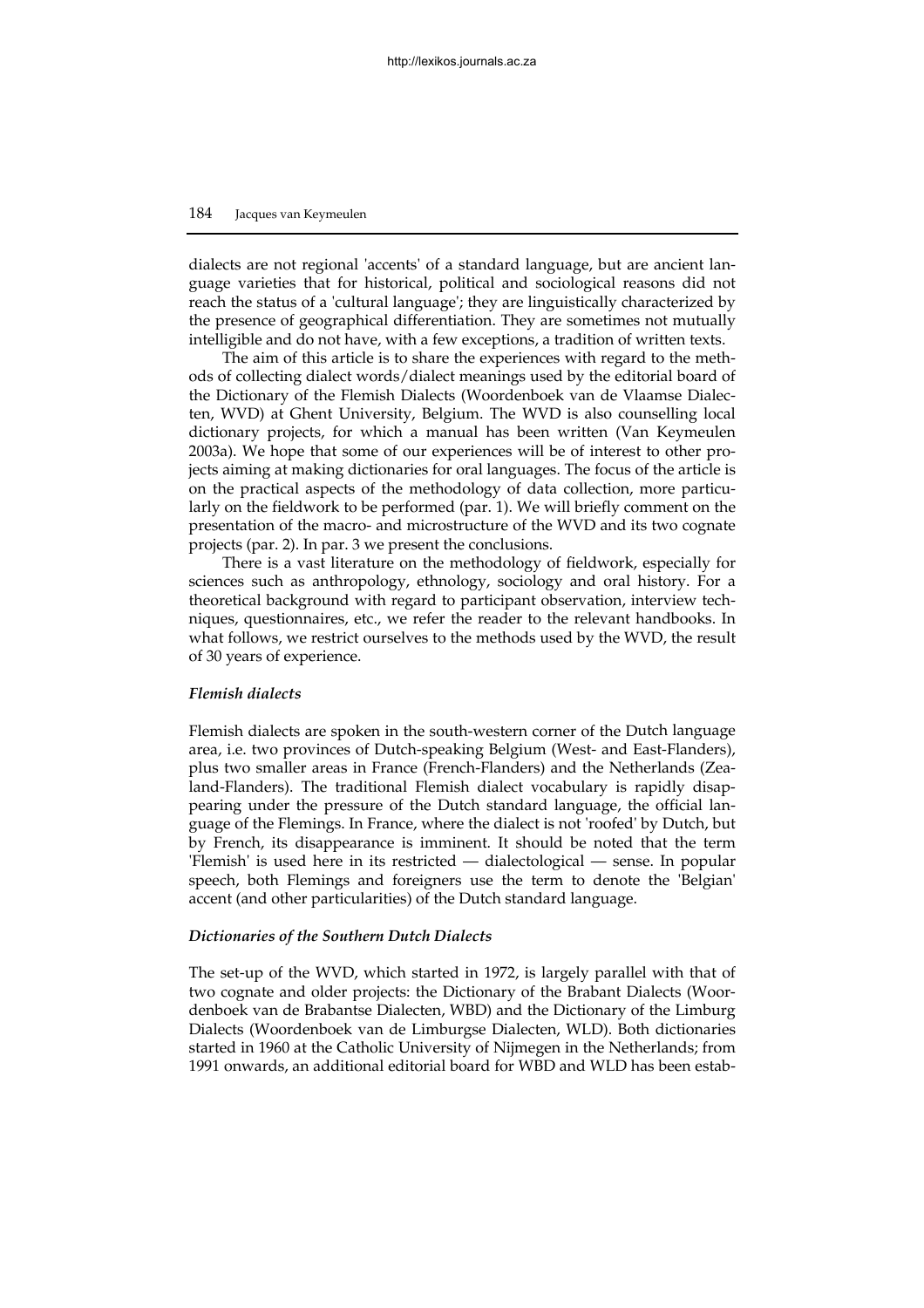lished at the Catholic University of Louvain in Belgium. The three dictionaries together cover the southern Dutch language area.

The methodology of the dictionaries, which was initially developed by prof. A.A. Weijnen (at the Catholic University of Nijmegen), has already been described in Kruijsen en Van Keymeulen (1997), so I limit myself to a few major points. All three dictionaries are arranged systematically (with alphabetical indexes) and combine a dictionary with a word atlas, since for every dictionary the focus is not on one dialect but on a group of related dialects. The dictionaries are divided into three separate parts: I. Agricultural vocabulary; II. Technical vocabularies; III. General vocabulary (i.e. the vocabulary not restricted to professional activities). Every fascicle of the dictionary is devoted to a certain conceptual field (e.g. 'housing', 'wild animals', etc.) and consists of a series of concepts related to it (onomasiological arrangement). For every concept the heteronymy (the different lexemes which can be used to refer to the concept) in the different dialects of the area under investigation is presented, together with general indications as to frequency and location (details with regard to phonetics and location are kept in an automated database). (For further information, see Kruijsen and Van Keymeulen 1997 and the website of the three projects at <http://www.flwi.ugent.be/dialect>.)

The aim of the three dictionaries is to document the vocabulary of the oldest layer of the traditional dialects and its geographical patterns. Since the traditional dialects are not written, the bulk of the data is taken from interviews or consists of answers to questionnaires filled in by hundreds of volunteering elderly dialect speakers. To these data, material taken from older investigations or from written sources such as older dictionaries is added.

The metalexicographical questions with regard to aim ('Why?') and target users ('For whom?') are answered as follows. The ultimate aim is to document a disappearing vocabulary and its lexico-geographical patterns for scientific reasons. This geographical aim explains the neglect of collocations (expressions, proverbs, etc.). The dictionaries are strictly descriptive with the future scientist as target user. Practical usage of the dictionaries is considered marginal. Although the dictionaries enjoy a wide popular support today, in future the scientific user will come more to the fore as the dialect vocabulary becomes extinct. The dictionaries provide data for the future study of the lexical history of the Dutch language; they are complementary to the dictionaries of both the historical and present-day periods of Dutch, which are based on written text corpora. The metalanguage of the three dictionaries is standard Dutch.

In what follows, we will not dwell on all the possible answers to the questions 'Why?' and 'For whom?', which determine both the macro- and microstructure of any dictionary, since they may vary widely according to the different sociological and linguistic contexts in which a dictionary has to function. In case a purely oral language has to be turned into an official and written language, a 'norm' has to be chosen and codified and an orthography has to be agreed upon. The problems with regard to codifying a dominant dialect, of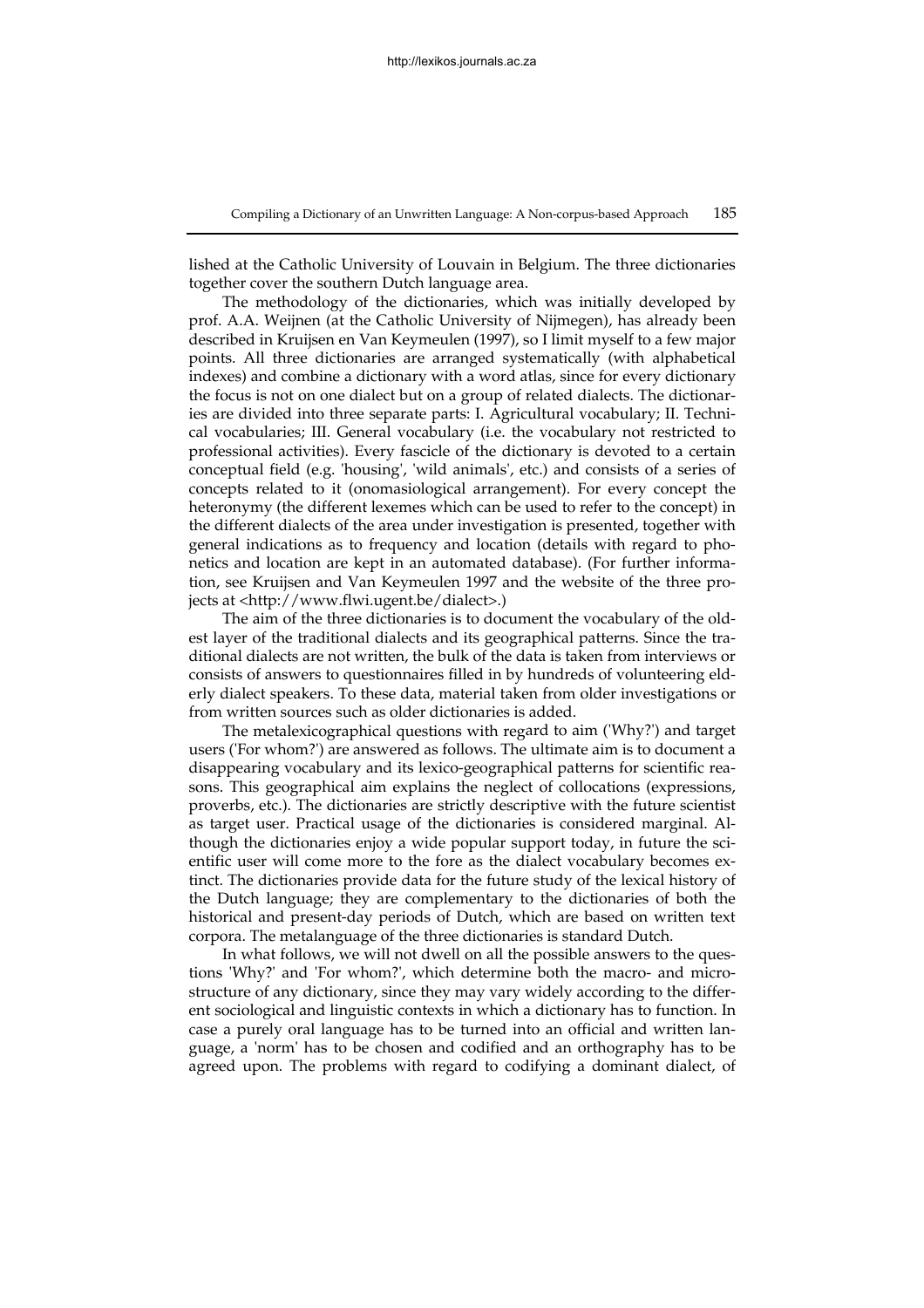which all the other dialects are to be considered as 'variants', may engender heated discussions. Solutions to questions pertaining to codification are in fact too important to be left to lexicographers. It is the political authorities and the language policy makers/financing bodies that should provide the metalexicographical answers in this respect. The introduction of standard Dutch in the north of Belgium, incidentally, provides good examples of linguistic frustration, linguistic struggle, linguistic planning, etc. (see Van Keymeulen 2003b).

## **1. Data collection**

By definition, it is hardly possible to make a dictionary of an *oral* language on the basis of a text corpus. For some 'unwritten' languages or language varieties texts are available, but mostly they are scarce, if not absent altogether. Although it is certainly worthwhile always to collect all the available texts, a corpus-based approach is not the best way to success, given the fact that a collection of texts will at best form an unbalanced and unrepresentative corpus. Any bit of lexical information, however, taken from whatever type of source, may prove interesting when it comes to preparing the fieldwork. As we shall see later, fieldwork needs an input in order to maximize its succes.

In what follows, we focus on the different stages of the lexicographic fieldwork and on the way the five key questions pertaining to data collection may be answered. These questions are: 'What?', 'Who?', 'Where?', 'How?', and 'How much?'.

### **1.1 What?**

The question 'What to collect?' pertains to the macro- and microstructure of the dictionary: what words/collocations are to be collected, and what information about the words has to be gathered? The answers to the 'What?' are very central ones, which should, after careful reflection, be answered in the very first stage of the project.

Oral language traditions may be 'roofed' by a linguistically related standard language, as is the case for all dialects both in the Netherlands and Flanders. This has the effect that the non-standard lexicon coincides partly with the lexicon of the standard language: some differences are restricted to phonology, while others are lexical proper. In a case like this, one has to decide between a confrontative and a contrastive dictionary (the terms are Wiegand's). In a confrontative dictionary, the aim is to present the totality of the lexicon of the nonstandard language; in a contrastive dictionary the focus is on the lexical and semantic differences (neglecting the purely phonological ones) between dialect and standard language.

Every language varies both geographically and socially (age, class, level of education and gender being the typical parameters). A clear position has to be taken with regard to the inclusion of the horizontal (geographical) and vertical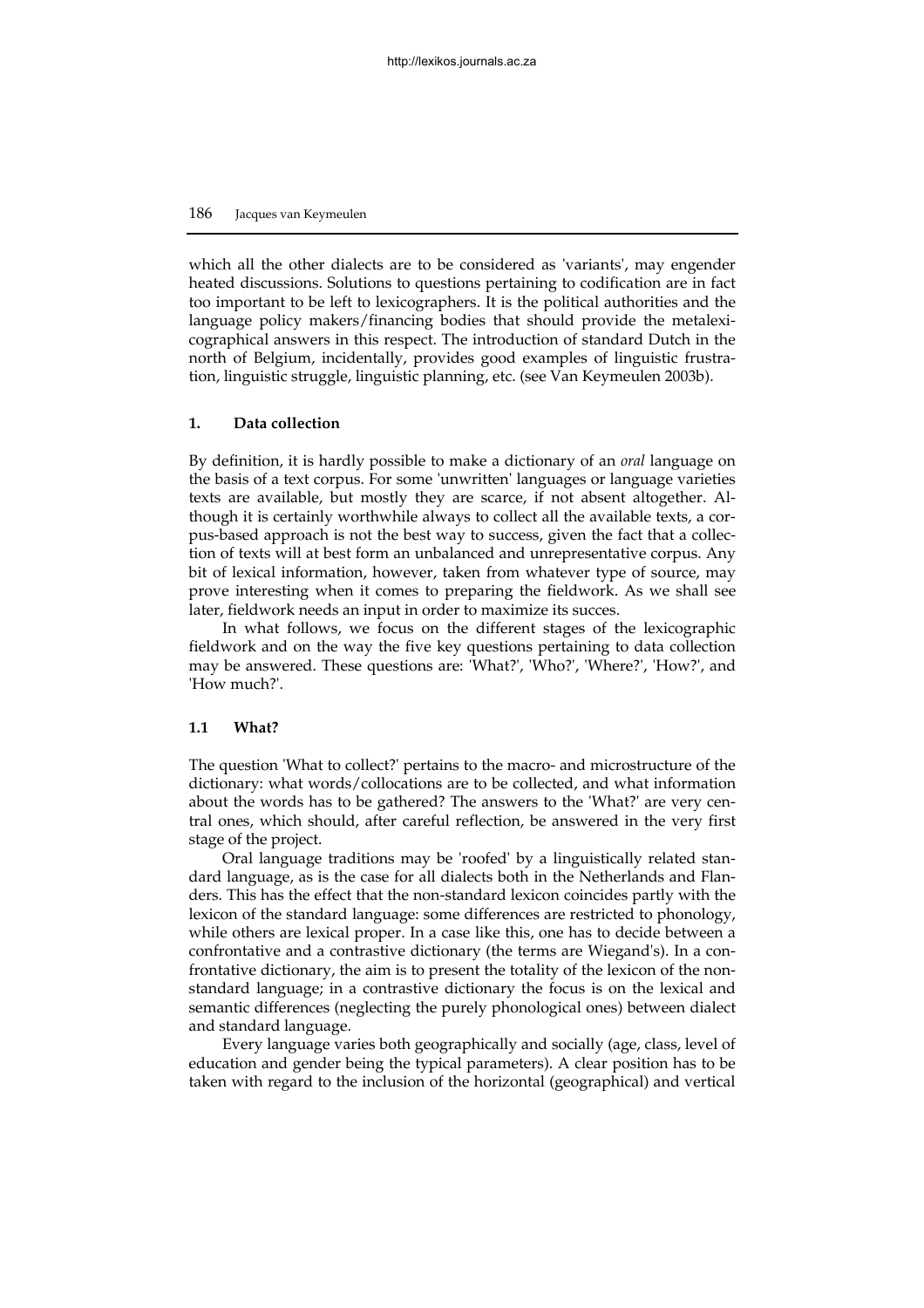Compiling a Dictionary of an Unwritten Language: A Non-corpus-based Approach 187

(social) variation. Another important decision pertains to the inclusion or exclusion of terminologies of professions or other socially restricted domains. Some occupations, e.g. farming, may be so omnipresent in the culture that the vocabulary accompanying it can be considered essential for the language as a whole, whereas other, more restricted, terminologies, e.g. the vocabulary of the tailor or the smith, may be excluded. In principle, all variables with regard to linguistic variation should be kept uniform, and if not, the words/meanings should be labelled in the dictionary.

Finally, decisions have to be made with regard to the microstructure: What elements of e.g. the phonology, morphology and syntactical valency of the words have to be collected? What labels should be introduced?

Generally speaking, we advise the lexicographer not to undertake more than can be handled. It is better to succeed in reaching a modest aim, than to fail trying to adapt an unmanagable mass of data. Most local dialect dictionaries in Flanders, for instance, are of the contrastive type, and restrict themselves to the 'general vocabulary' (excluding dialectal terminologies) of the traditional dialect of the oldest generation. Their microstructure mostly contains only pronunciation, meaning, collocations and example sentences. The three regional dialect dictionaries mentioned above arrange concepts, together with the accompanying dialectal heteronymy in the area of investigation. Only the location and pronunciation of the lexical items are accounted for.

The answers to the question 'What?' determine the answers to the question 'Who?'

#### **1.2 Who?**

The answers to the question 'What?' determine the answers to the question 'Who?'

In the absence of a corpus of written texts, the word material for dictionaries of oral languages has to be collected by way of fieldwork. The quality of the data depends heavily on the choice of the volunteering respondents, the profile of whom is determined by the answers to the question 'What?'. Two types of volunteers may be distinguished: intermediaries and dialect respondents proper. The task of the intermediary is to look for suitable dialect respondents (for a specific subject) and to facilitate the fieldwork by introducing the researcher to potential collaborators within the local community.

An intermediary should meet the following requirements:

- take an interest in the dictionary project;
- be highly respected in the local community; and
- know a large number of people at all levels of society.

In practice, intermediaries can be found amongst the clergy, (school)teachers, school directors, chairpersons of organisations, etc. It is these people who have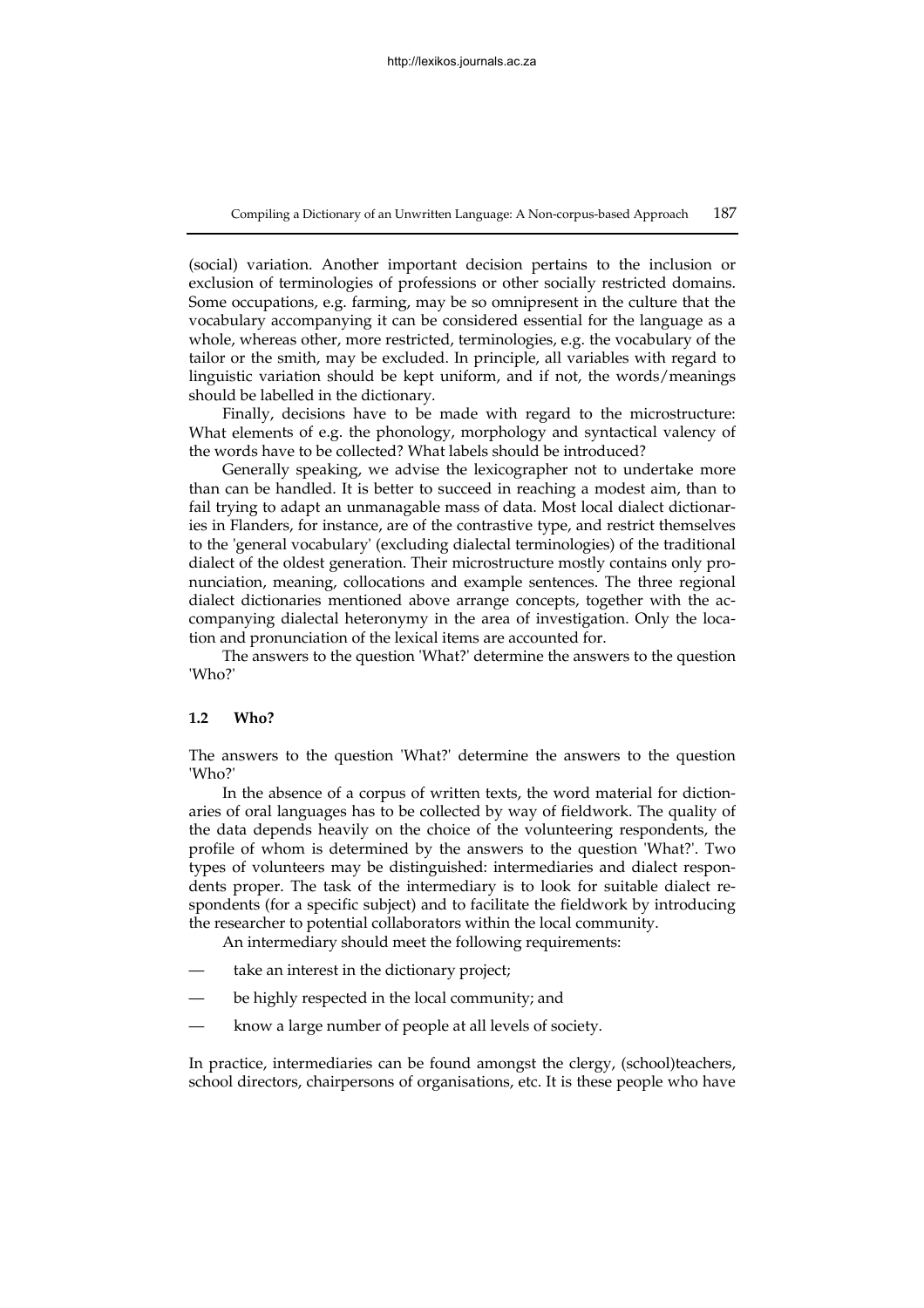the necessary educational background to understand the importance of the dictionary project and who may be willing to introduce the researcher to the local community. In the case of the WVD, a campaign directed towards parish priests to find respondents for agrarian vocabulary proved to be highly productive.

A good relationship with the intermediary is very important since one has regularly to revert to him/her. Lexical knowledge, as it happens, is distributed unevenly in the language community, and one has to recruit different respondents for different topics: farmers know more about the words for wild plants than other people; women know more about the kitchen than men, etc. The WVD regularly convenes with the intermediaries/respondents in order to keep them motivated by communicating interim results and by organizing social activities.

The profile of the ideal respondent should be established very carefully, taking into account the options with regard to the macrostructure of the dictionary. A respondent should meet a list of both subjective and objective requirements.

The subjective requirements amount to:

- an interest in the dictionary project;
- intelligence;
- willingness;
- communicability; and
- suitability for the fieldwork according to his/her own opinion.

The objective requirements usually have to do with sociological and geographical parameters, and with the subject matter under investigation. In the case of a dictionary of a traditional local dialect in danger of disappearing under the pressure of a standard language, the objective requirements to be met by the respondents are:

- being of an advanced age;
- being of a lower social class;
- having a low level of schooling;
- having been locality-bound, i.e.
	- having grown up/lived all his/her life in the same locality,
	- having exercised an occupation/a trade in that same locality,
	- having both parents come from that same locality, and
	- being married to someone of that same locality;
- being expert in the topic under investigation.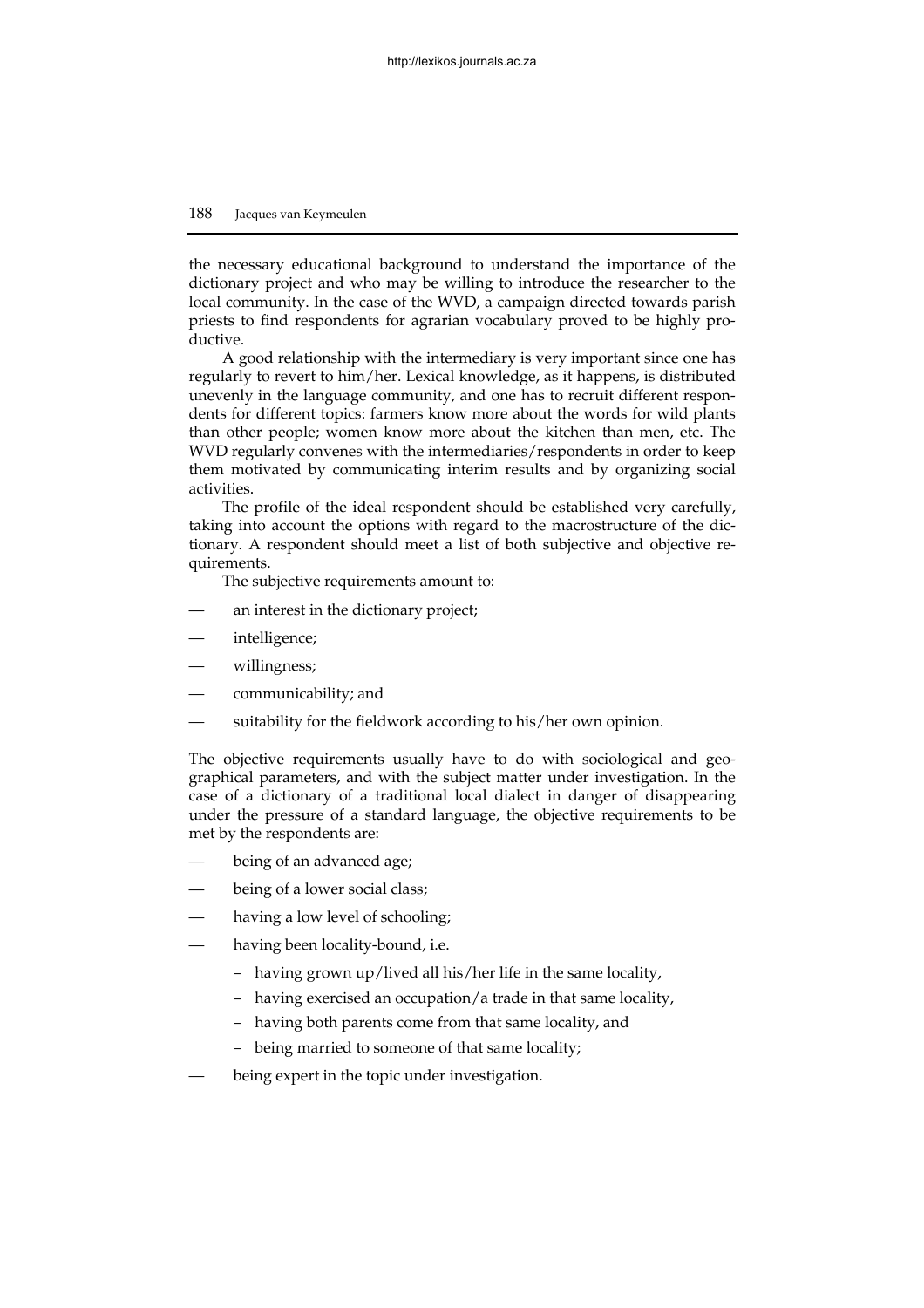Compiling a Dictionary of an Unwritten Language: A Non-corpus-based Approach 189

The question whether men or women are more suitable as respondents in general is a tricky one. It has been observed regularly that women are more sensitive to language change than men, hence they tend to be more influenced by standard varieties. On the other hand, they are often more home-bound, which makes them linguistically more conservative. In practice, many dictionaries of traditional local dialects rely on Trudgill's NORM-respondent, the Non-educated Old Rural Male.

In some cases, a conflict may arise between the subjective and the objective requirements. The editorial board of the WVD experienced the paradox that some very suitable dialect speakers were unfit to cooperate with the project because they could not understand its purpose.

Respondents should be tested. In the case of the WVD, the statements of respondents who could not spontaneously produce the dialect word for 'butterfly' or 'hedgehog', but used the 'dialectized' standard Dutch lexeme instead, were regarded as doubtful. A further requirement is that the biographical data of the respondent and other relevant information pertaining to his profile should be noted down.

#### **1.3 Where?**

The geographical scope of a dictionary may vary from a single locality or a region to a whole language community. If the aim of the dictionary is to codify a vocabulary, a choice may have to be made as to the socio-economical dominant region. Regional dictionaries of the WVD-type only aim to describe a geographically differentiated dialect landscape. The word maps, however, indicated that the Brabant dialect is dominant in northern Belgium. Brabantine words turned up in both Flemish and Limburg dialects; the opposite was never the case.

The editorial board of the WVD could rely on a long tradition of dialect investigation and a fairly good knowledge of the lexical geography of the dialects. Although the heteronymy for every concept has its own geographical pattern (the pattern of the dialect words for 'butterfly', for instance, is totally different from the pattern of the words for 'duck'), it was possible, on the basis of the comparison of many hundreds of word maps, to detect recurrent patterns. A number of 'lexical areas' could be distinguished, i.e. areas which regularly have their 'own' word for a given concept. In every lexical area, one rural 'reference point' for an in-depth interview with a group of respondents was selected. To these, six urban points were added to account for the major urban dialects. A number of interviews were conducted by a researcher to obtain sound (orally collected!) lexical information for every lexical area (the minimal goal). In a later phase, questionnaires were sent out to respondents in as many localities as possible to make it possible to draw word maps and to detect the course of the isolexes (the maximal goal). Since one has to depend on volunteers, the maximal goal is hard to meet.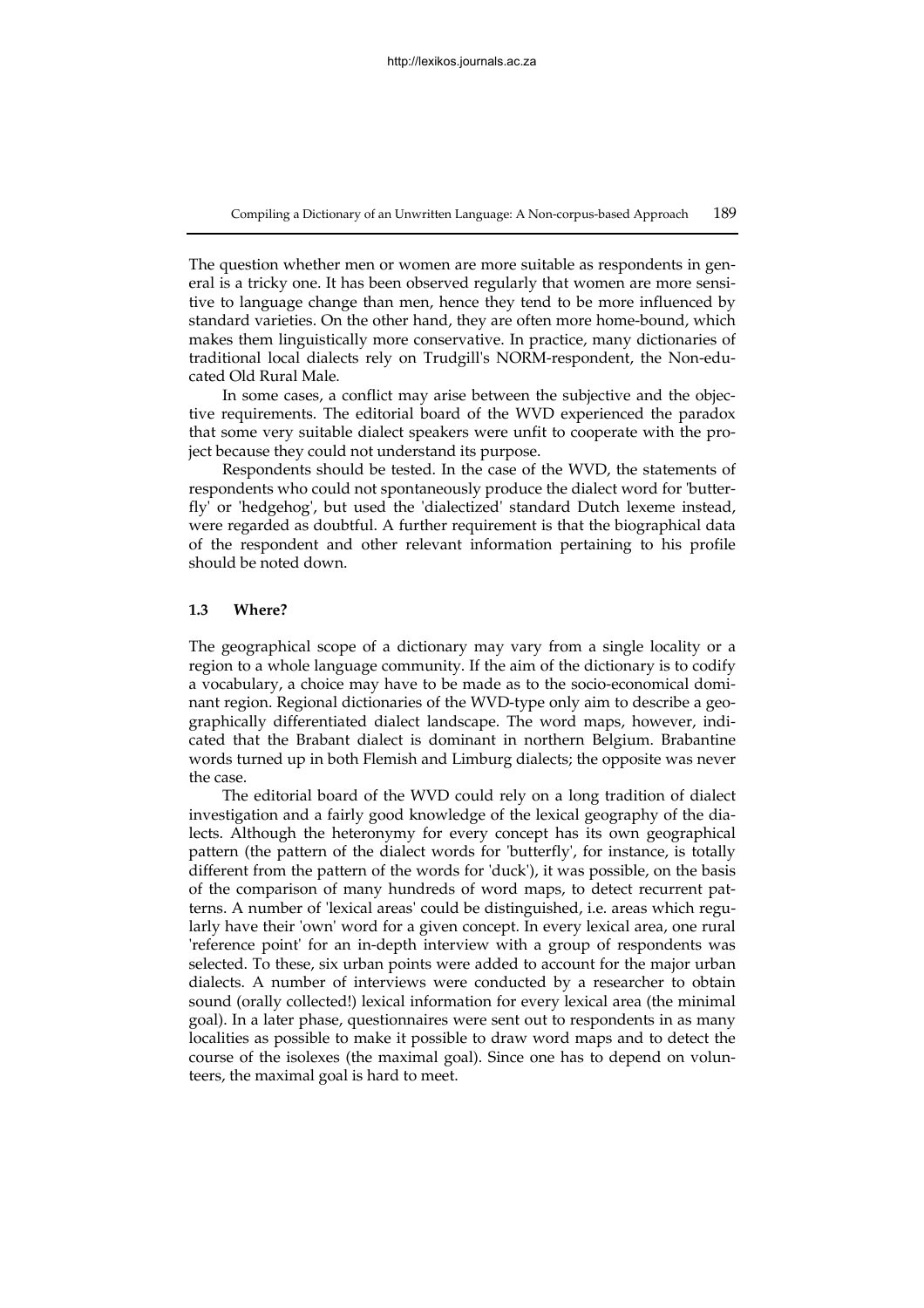## **1.4 How?**

The lexicon of an unwritten language can be collected by several methods:

- self-observation;
- observation of spontaneous speech;
- recording and transcribing 'free speech';
- purposive systematic fieldwork, i.e.
	- recording and transcribing 'free speech',
	- oral investigation (interviews/questionnaires), and
	- investigation by correspondence (questionnaires).

Many dictionary projects derive their lexical information from a variety of sources. Some methods are complementary; the results of one method may be used as the input for another. The methods differ firstly with respect to the relative validity of the data: lexemes taken down from spontaneous speech are thought to be of higher quality than those collected purposively. Secondly, the methods differ with regard to the possibility of being carried out systematically. Thirdly, methods may vary according to the type of vocabulary one wants to collect. Some elements of the lexicon are more easily collected by purposive questioning than others, because the introspective capacity of a language user differs according to the different lexical types. The main difference in this respect is between the 'open' (e.g. substantives, adjectives, verbs) and the 'closed' word categories (e.g. abverbs, prepositions, conjunctions). A classic dichotomy, finally, is the distinction between direct and indirect methods, i.e. fieldwork conducted orally or by correspondence respectively. In our view, it is the presence of an intermediary, rather than the medium of communication, that makes a method direct or indirect.

In what follows, we will briefly discuss the various methods of data collection and point out the advantages and disadvantages of each of them.

## **1.4.1 Self-observation**

The advantage of writing a dictionary of one's own language is self-evident. A word collection can indeed be expanded greatly when using one's own language competence. There is, however, a risk. A lexicographer may be influenced by the standard variety of the language — more than he is aware. A phonologically adapted borrowing from a standard variety, for instance, may have replaced the traditional dialect word in his linguistic memory. The question is whether the lexicographer's profile as 'respondent' is in accordance with metalexicographical considerations. However, data drawn from one's own language memory may always serve as an input for other methods.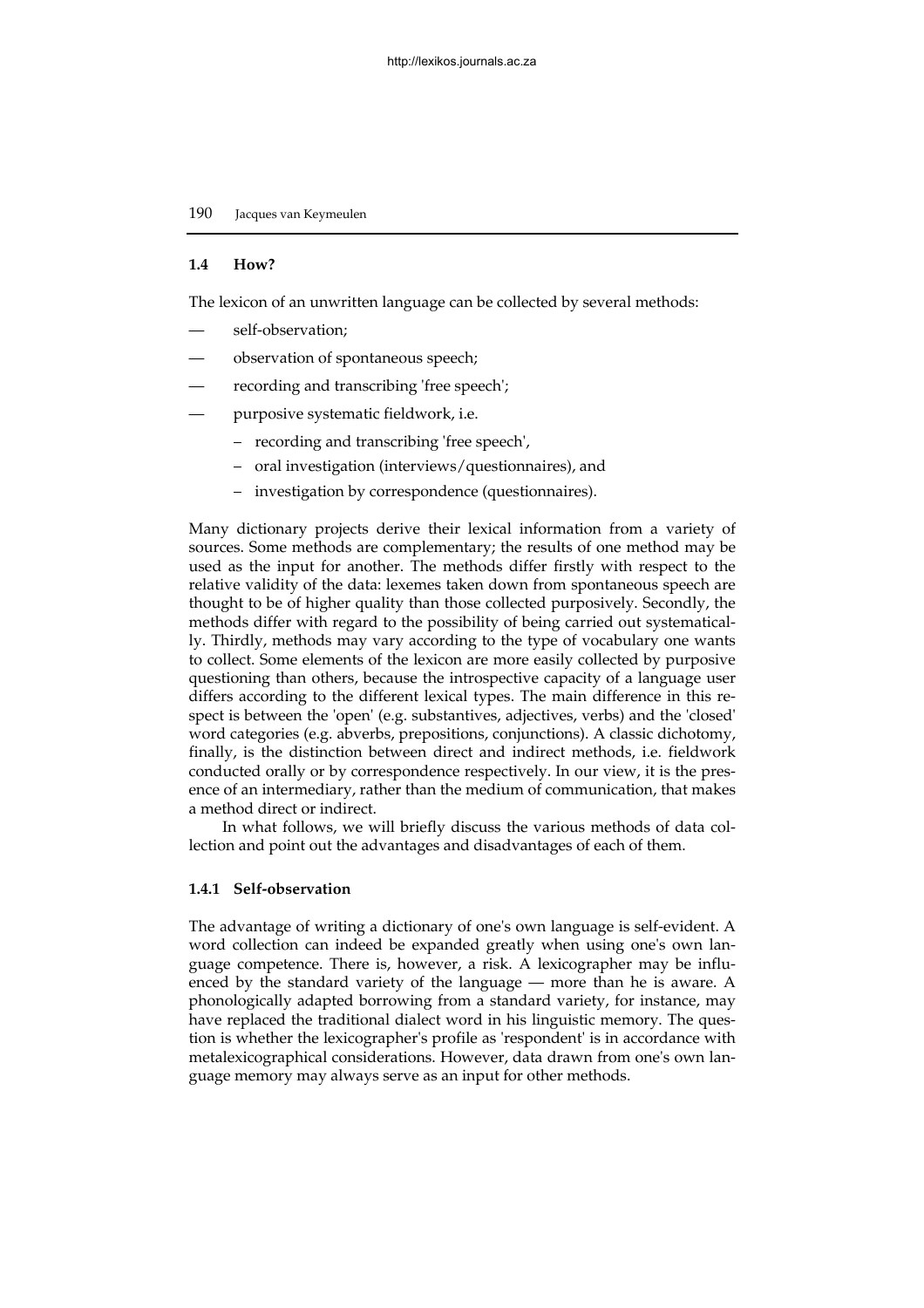The above-mentioned risk firstly pertains to word collecting. The lexicographer's language competence is of course invaluable when it comes to describing the meaning of the lexemes or adding other microstructural elements.

## **1.4.2 Observation of spontaneous speech**

The word material can be extended by noting down overheard words or expressions. Many a lexicographer of a local dialect dictionary carries a notebook for this purpose. Since the word material is collected in real language situations, the advantage of this method is the high validity of the data. This advantage is even more important for the closed word categories, which are harder than the open ones to inventory by explicit questioning. The disadvantages of the method pertain to the unknown sociological profile of the speakers and the unsystematic nature of the method. It is, however, a good way to collect material for further fieldwork and it certainly is a good method to collect real and lively example sentences. In many dictionaries example sentences sometimes appear too 'construed', and sentences taken from spontaneous speech often add realism and liveliness to a dictionary.

# **1.4.3 Recording and transcribing 'free speech'**

In an attempt to overcome the problem of the availability of few or no written texts, some lexicographers have tried creating the necessary texts themselves by making transcriptions of interviews with respondents. The method amounts to choosing a good respondent and making him/her talk as much as possible about a specific subject. The interview is then fully transcribed. On the basis of the written transcriptions of the language material provided by the respondent, corpus analysis procedures may be carried out.

Although the validity of the lexicographic data is very high, since it is derived from spontaneous speech, the method is seldom used because it is very time-consuming. Moreover, it is hard to collect a vocabulary systematically by this method only, unless the subject matter of the interviews is restricted and the interviews themselves are highly structured.

In the case of the WVD, the existing transcriptions of the 400 odd recordings of 'free' dialect speech collected within the framework of a project on dialect syntax, are as yet not used for lexicographic purposes, since there are more efficient ways for collecting vocabulary. For the open word categories, the advantages of the method were deemed not to counterbalance the effort. For the words of the closed categories, however, which are highly frequent and harder to collect by way of questions, the collection of transcriptions may be used as corpus.

In the next paragraph, we will present a fieldwork procedure which includes relatively unstructured interviews. Through this process, a collection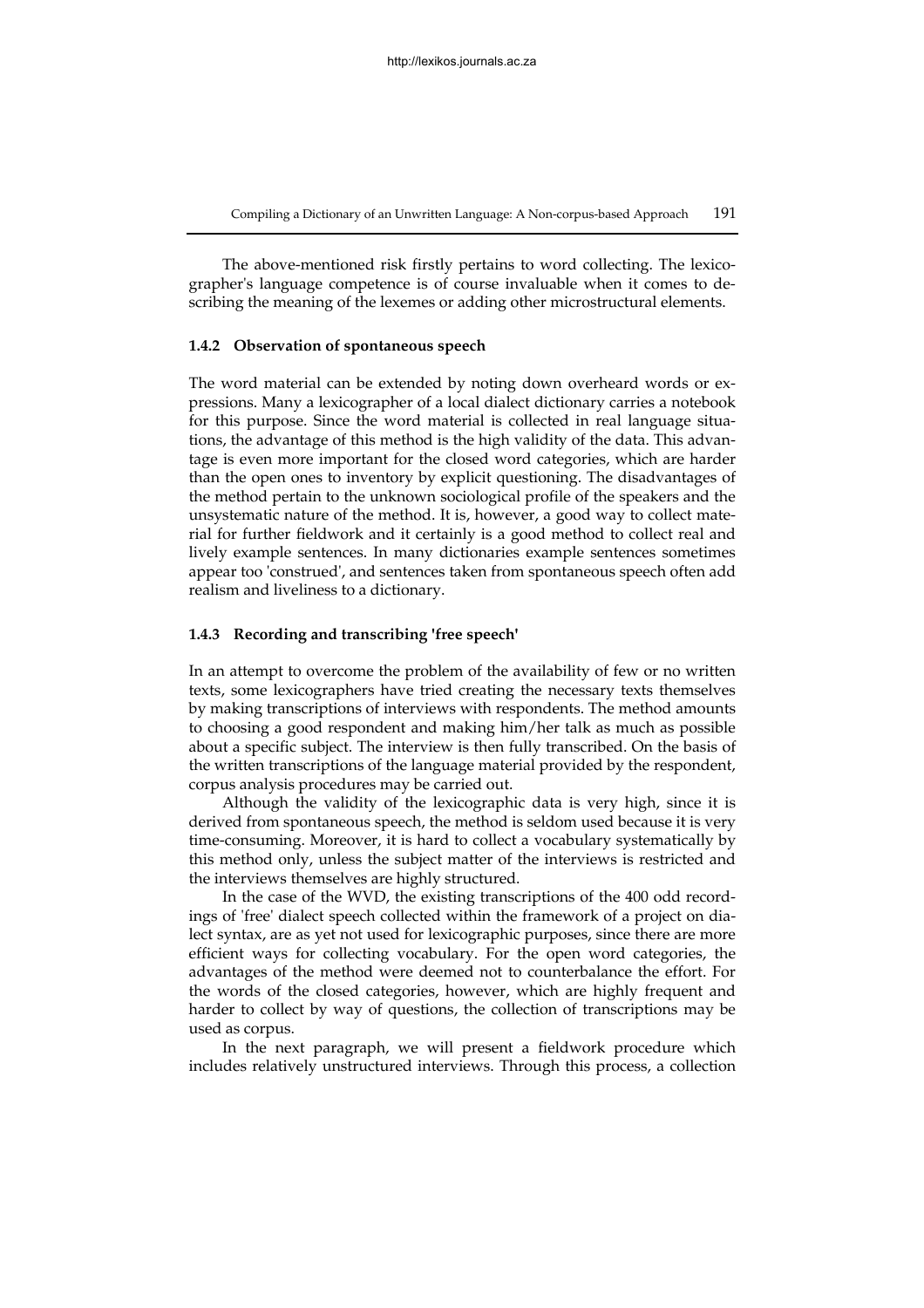of recordings which may afterwards be used for a variety of purposes, can be made.

## **1.4.4 Systematic fieldwork: in search for concepts, words and meanings**

In the absence of written texts, fieldwork is the only systematic way of collecting material for a dictionary of an unwritten language or language variety. In what follows, we will discuss a number of fieldwork procedures which may be of use both for a small-sized local dictionary and for a comprehensive geographically-oriented dictionary. We assume that little or nothing is known about the lexicon under investigation and we consider all data collected by other methods, as an input for more purposive actions.

The methods we have discussed so far, all share the characteristic that the vocabulary is collected unsystematically. None of these guarantees completeness. In what follows, we describe the fieldwork procedure carried out by the editorial board of the WVD. It aims at systematically collecting the lexicon of an unwritten language, i.e. exploring the vocabulary topic by topic. We will first pay attention to the 'classification of reality' (par. 1.4.4.1) and then proceed to the successive stages of the fieldwork procedure: preparation (par. 1.4.4.2 ), group interviews (par.1.4.4.3), and large-scale investigation by correspondence (par. 1.4.4.4.). In a separate paragraph (par. 1.4.4.5.), we discuss a number of question types.

#### **1.4.4.1 A classification of 'reality'**

The fieldwork is conducted systematically, i.e. subject by subject. For this purpose, human experience and the surrounding world have to be classified in a coherent system. It has to be stressed that this system is not a linguistic but an ontologic one, i.e. it is a classification of reality, not of the lexicon. The system only serves as framework for a thematic lexicographic investigation.

The classification used by the three editorial boards of the regional dialect dictionaries of southern Dutch (WBD, WLD, WVD) for the collection of the 'General vocabulary' is based on the 'classical' classification of Hallig–Von Wartburg (1952), adapted by Frissen (1981) and Van Keymeulen (1992), who was inspired by the classification of the WALD. The classification tries to account for what Weijnen and Van Bakel (1967: 40) called 'the concrete coherence of things in daily life' as experienced by the dialect-speaking community. A detailed discussion of the principles according to which the classification below has been made is not possible here. Generally speaking, man is placed at the centre of things, and reality is assigned to him in ever broadening circles: domestic life, society and the surrounding world. Departing from the four main sections, the classification forms an ever finer hierarchy of sections, indicating a particular subject matter (e.g. 4.2 'Plants and animals' > 4.2.2. 'Animals' > 4.2.2.3 'Reptiles and amphibians' > 4.2.2.3.2. 'Amphibians').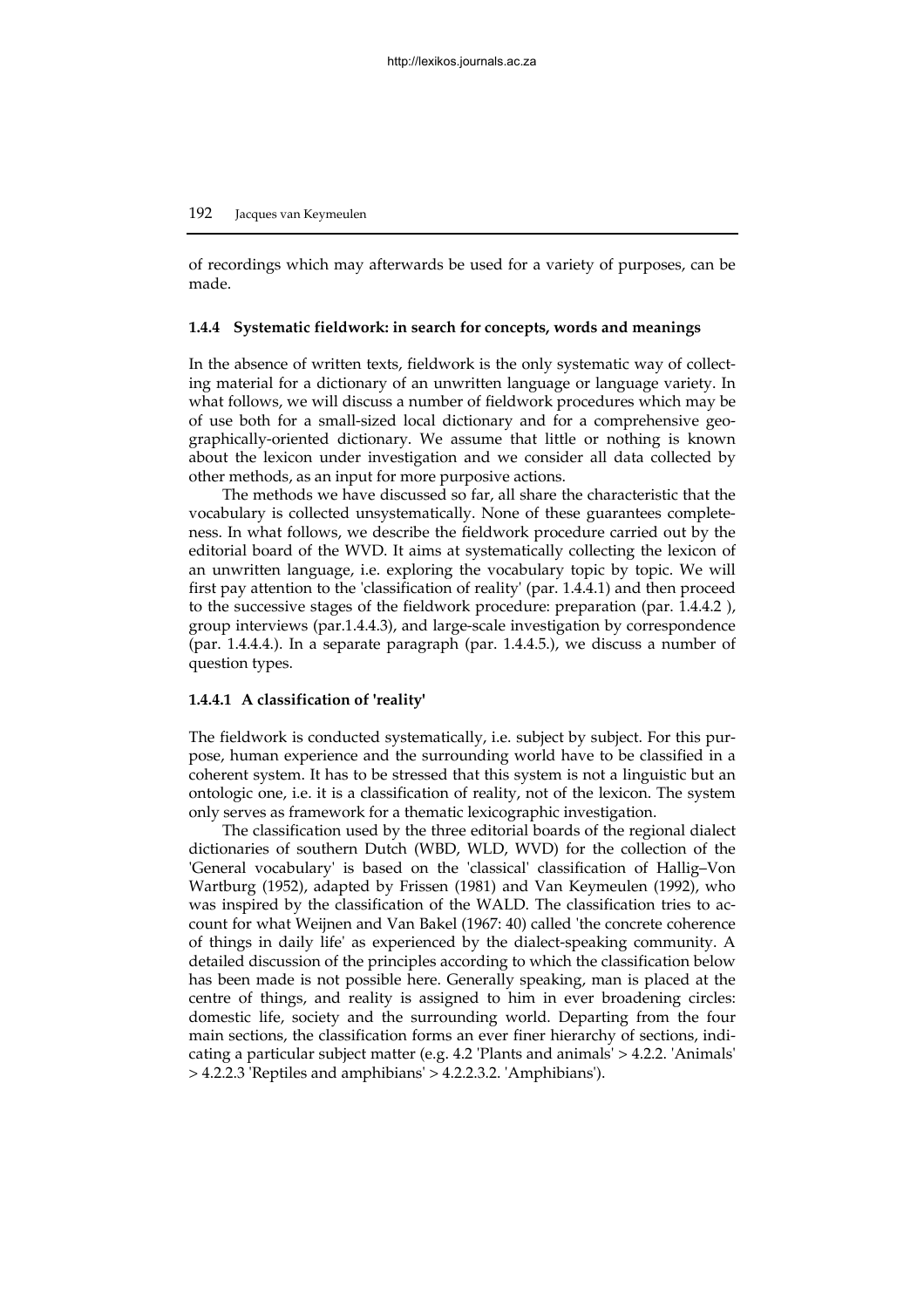| Classification                                                               |  |
|------------------------------------------------------------------------------|--|
| 1. Man                                                                       |  |
| 1.1 Man as a physical being (parts of the body, movements, )<br>1.2 Clothing |  |
| 1.3 Internal reality of man (emotions, character, )                          |  |
| 2. Domestic life                                                             |  |
| 2.1 The house                                                                |  |
| 2.2 Family life/phases of life (birth, childhood, marriage, )                |  |
| 2.3 Eating and drinking                                                      |  |
| 3. Society                                                                   |  |
| 3.1 Social behaviour                                                         |  |
| 3.2 School                                                                   |  |
| 3.3 Religion                                                                 |  |
| 3.4 Amusement, festivities, art                                              |  |
| 4. The world around us                                                       |  |
| 4.1 The material world (weather, )                                           |  |
| 4.2 Plants and animals                                                       |  |
| 4.3 The abstract world (time, space, form, )                                 |  |
|                                                                              |  |

Since the classification is made with 'the concrete coherence of things in daily life' of the dialect-speaking community in mind, is it a classification of the *culture* rather than the lexicon of that community. The main framework of the classification has universal value, and adaptations with regard to specific cultural contexts are only needed at its lower levels.

In the case of the three dictionaries of the southern Dutch dialects, the classification has been adapted during fieldwork and has consequently been used for the presentation of the macrostructure, which is issued in a series of thematic fascicles, each of which is devoted to a specific subject. In our view, however, a systematic (theme by theme) exploration of the lexicon is also recommendable for alphabetically arranged dictionaries.

## **1.4.4.2 Preparing for the fieldwork**

Preparing for the lexicographic fieldwork has two aspects: (a) studying the subject matter itself; and (b) collecting all lexical data already available concerning the subject matter.

In many cases, good descriptions of the daily-life culture of the language community under investigation are absent, and the lexicographer has to do the necessary ethnological and anthropological research partly or even wholly by himself (see par. 1.4.4.3). In the case of the WVD, a subject such as 'birds' proved to be relatively easy in this respect, since good ornithological handbooks are available. For other subjects, especially the traditional crafts and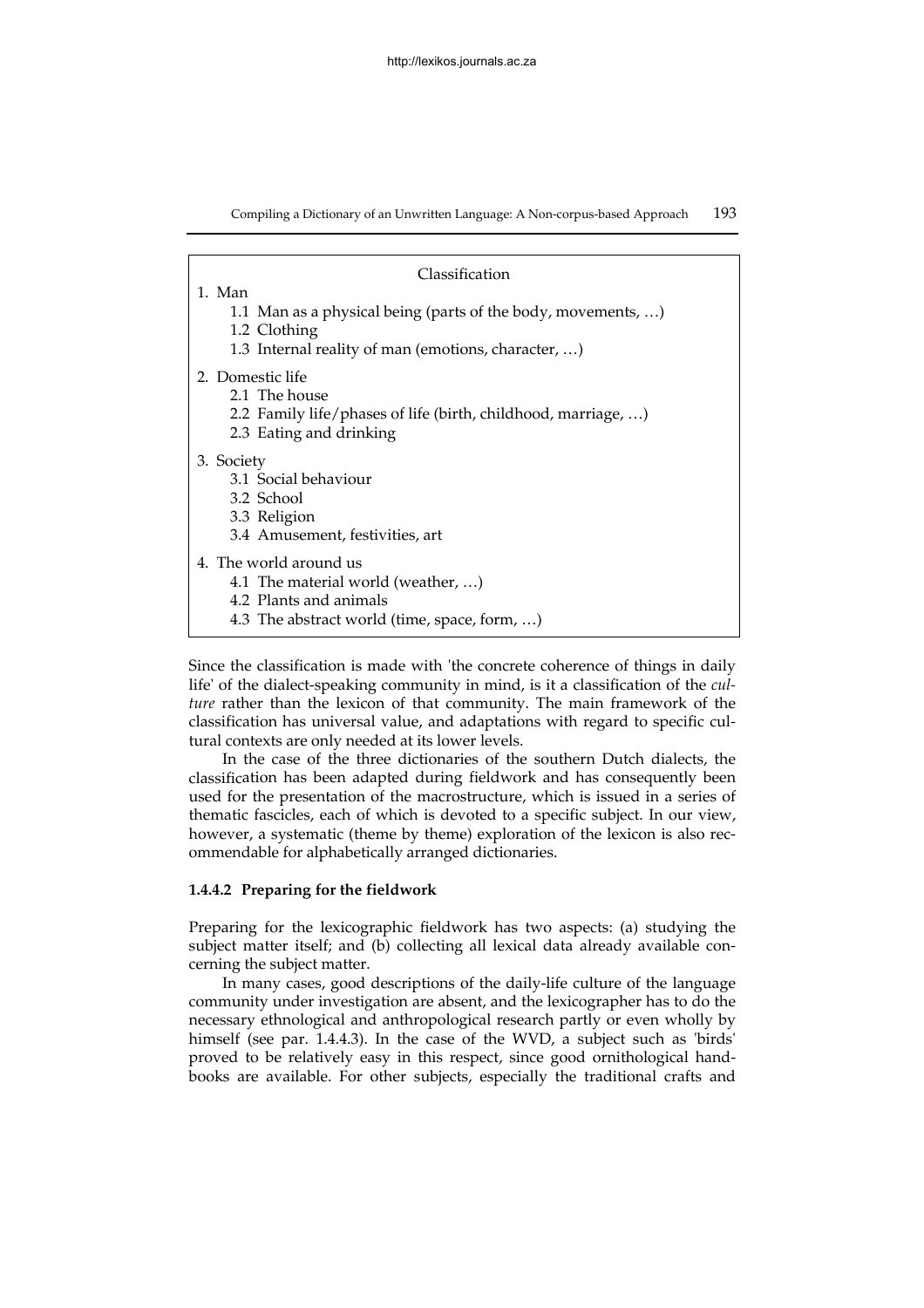trades (such as cooper, basket maker, thatcher, etc.), the documention gathered by the editorial board turned out to be the most extensive existent — often to the amazement of folklorists. An additional advantage of the systematic fieldwork method is that cooperation between ethnologists and lexicographers is possible and in fact desirable.

During the preparatory phase, the lexicographer should also collect the already available lexical data in written sources (texts if any, already existing dictionaries, scientific studies, etc.), which can afterwards be used as input for the interviews. In the preparatory phase there is also the opportunity to collect items which may stimulate the memory of the respondents (e.g. photographs, drawings, etc.).

The main aim of the preparatory phase which ideally can be restricted to reading specialist (ethnological) literature, is to gather information for structuring the interviews for the fieldwork proper.

## **1.4.4.3 The group interview: in search of quality**

When the preparatory phase is completed, one can turn to the fieldwork proper: the in-depth interviews with respondents. The interviews may be both ethnological and lexical in nature, depending on the amount of ethnological literature one was able to find.

It should be emphasized that from a scientific point of view the source of lexical/ethnological information in fieldwork is *not* the respondent, but the interview itself, which in its oral or written form is the result of an interaction between interviewer and interviewee. An interview is an 'artefact'. The fieldworker should be aware that the lexical knowledge in the mind of the respondent may very well be stored and organised quite differently from what has been expected. Cicourel (1988: 907) warns us against 'questions that may not evoke an appropriate recall because of being phrased differently from the storage format of the informants' or respondents' experiences and their use of semantic memory'.

An efficient elicitation of lexical data (words or meanings) in metalinguistical discourse presupposes the establishment of a 'common ground' for meeting between interviewer and interviewee. This common ground should include a common understanding of the aims of the interview and a sound knowledge of the conceptions and motivations of the repondent. The advice of Cicourel (1988: 910) should be taken to heart: 'Elicitation procedures … should seek to maximize the activation of schemata or mental models that have been constructed by informants.'

In the first phase of the lexicographic fieldwork concerning a relatively unknown culture/language variety, the aim of the procedure is threefold: (a) the establishment of an inventory of concepts; (b) the establishment of an inventory of lexically relevant concepts; and (c) the establishment of the way the meaning of the lexemes is stored in the semantic memory of the respondents.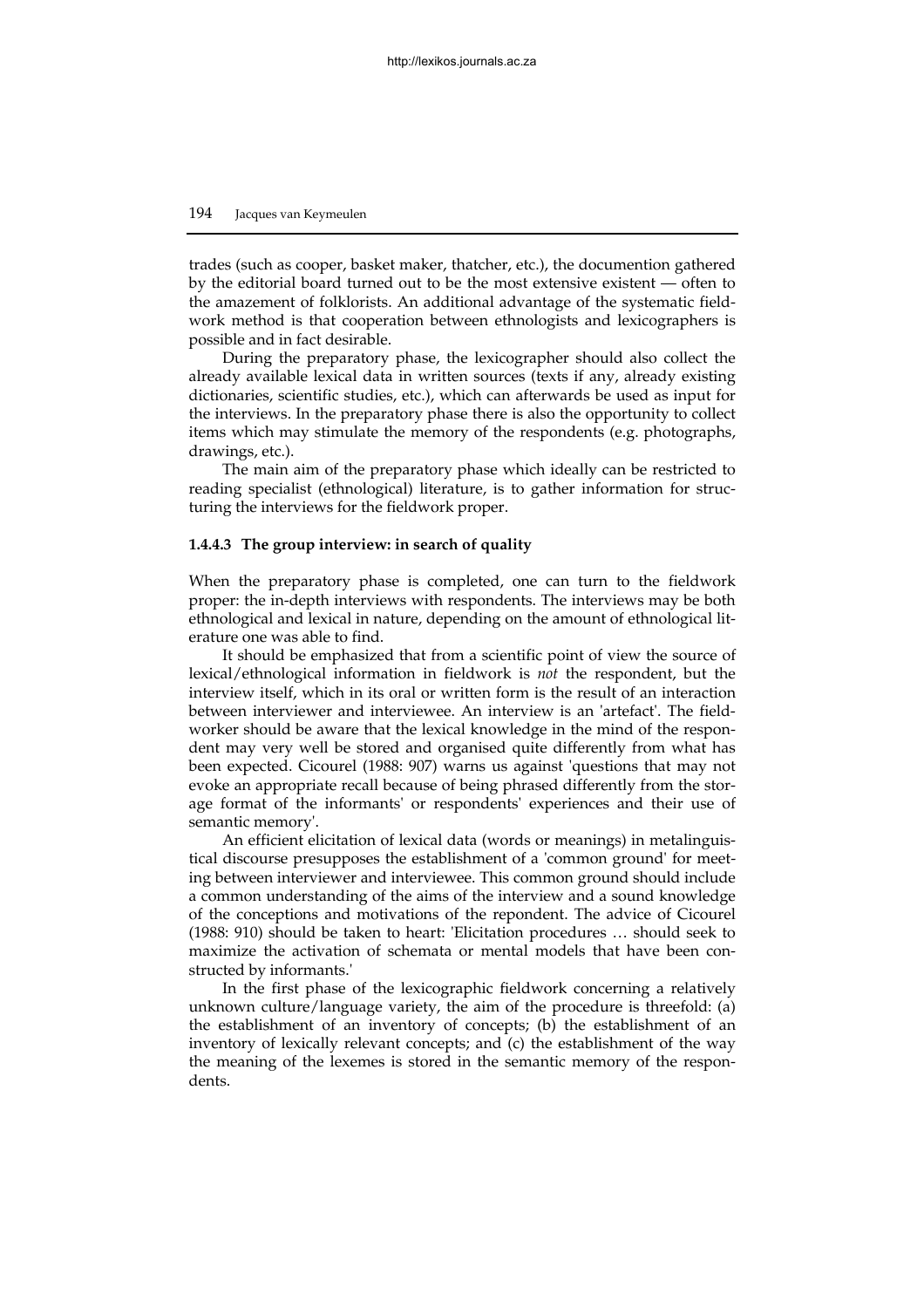http://lexikos.journals.ac.za

The first aim pertains to an analysis of the culture of the language community and its context, apart from linguistic considerations. In doing this, the lexicographer may be obliged to enter the field of other sciences, anthropology, ethnology, oral history, etc., depending on the level of the already existing knowledge about the culture of the language community. If this knowledge is insufficient, and if good descriptions of the culture are unavailable, the lexicographer may benefit from the existing handbooks on fieldwork in those sciences.

When an inventory of concepts (things, actions, attitudes, etc.) is completed, i.e. when there is enough *encyclopedic information* available, the fieldworker can proceed to the second aim: to try and obtain an insight into the structure of the semantic field related to the subject matter under investigation. In the case of 'birds', for instance, this in practice means an investigation into folk taxonomy, which may differ widely from scientific taxonomies in biology. Different kinds of birds may be denoted by the same lexeme; some species may not be named at all. In practice, the procedure amounts to investigating how the concepts are structured and what concepts are named.

The third aim is that the interview reveal the way meanings are stored in the semantic memory of the respondent. The meaning of substantives for concrete objects (e.g. *table*) is explained in a way different from an explanation of the meaning of an adjective denoting a character trait (e.g. *miserly*). There is a good chance that the respondent will describe the meaning of *table* by pointing to the function of the object, whereas *miserly* could be explained by giving an example of an action by a miser. Such semantic indications are very useful for framing explicit questions in the later stages of the fieldwork, and for the description of the meaning in the dictionary afterwards. Respondents usually describe the meaning of a word by using synonyms and antonyms, translations into another language, analytic definitions with semantic components, showing the thing or pointing to it, drawings, encyclopedic descriptions, prototypical examples, and descriptions of situations in which the word could be used.

For the sake of clarity, the three aims above have been presented as if they could be pursued consecutively. This is, however, seldom possible. A metalinguistical conversation derives its complexity from the fact that the interview constantly provides information of all three types. It is not an easy task to ensure that all necessary information, both encyclopedic and lexical, is elicited from the respondent when conducting the conversation.

In this phase, the actual fieldwork of the WVD is carried out by a researcher by way of a number of semi-structured interviews ('guided conversations') in the different reference points with groups of four to six respondents assembled by an intermediary, all resident in the same locality. The subject matter (e.g. 'birds') is divided into subthemes (on the basis of the above-mentioned classification) which are subsequently used to structure the conversation (e.g. concerning seabirds, birds of prey, forest birds, etc.). The respondents are invited to talk freely about the subthemes. In the course of the conversation, the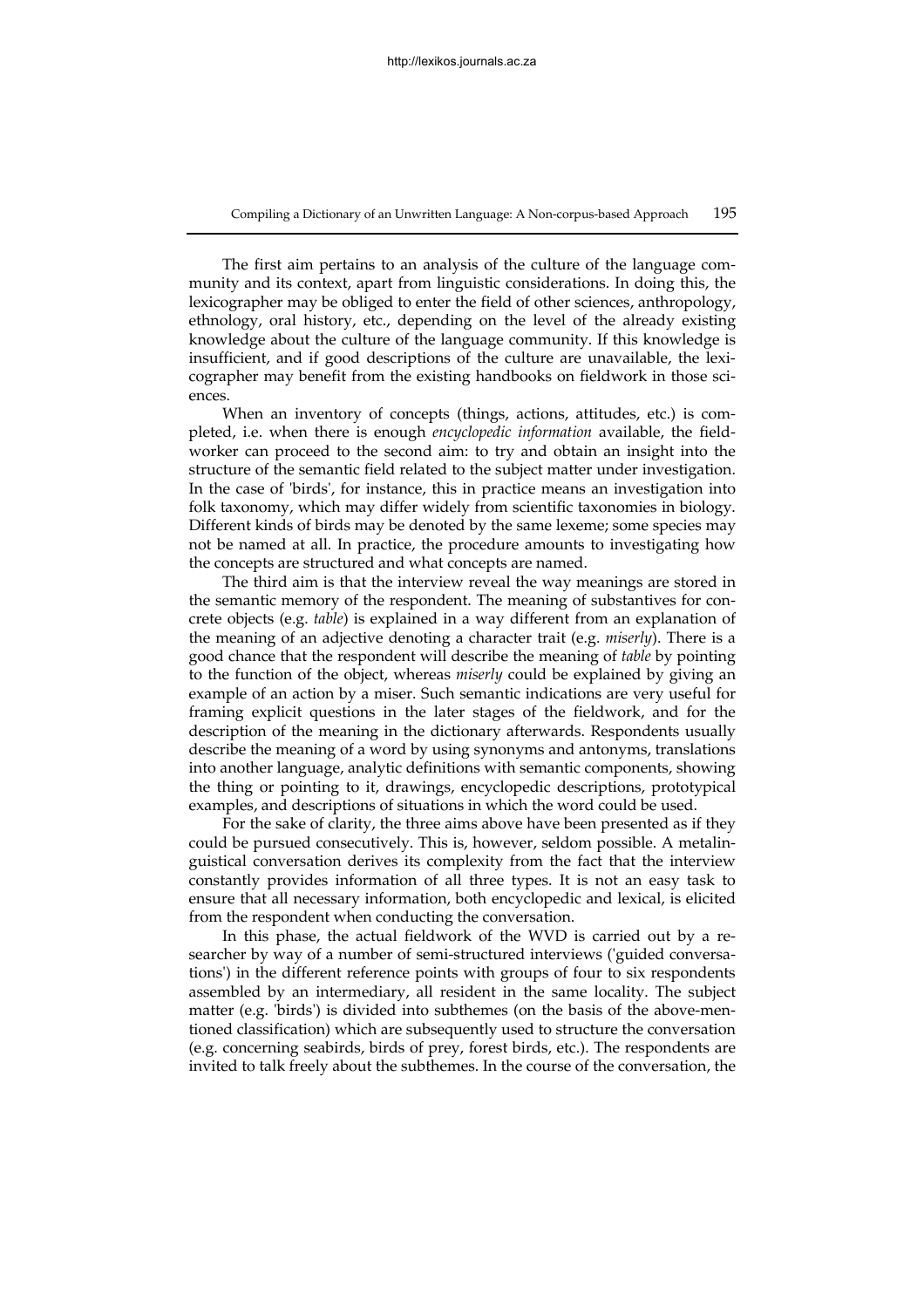data from written sources collected in the preparatory phase are introduced by the fieldworker. In the case of the subject 'birds', for instance, the respondent groups were asked to comment on a series of pictures taken from a handbook on ornithology, and at the same time they were invited to describe the meaning of a number of words already known.

There is a wide variety of interview techniques, each of which has its own merits and limitations, and a multiplicity of uses (see Fontana and Frey 1994). Every technique, however, should take into account the cultural context in which the interview has to be conducted (e.g. politeness rules). It goes without saying that an interviewer should have the necessary personal qualities, of which flexibility and empathy are not the least important.

In our experience, the group interview is a very productive method to elicit ethnological/lexicographic data. Labov's 'observer's paradox' can be overcome, especially when the group is visited regularly. Interviewing a group has the following advantages:

- the respondents feel self-confident, because the researcher is in the minority;
- the respondents are used to speak the specific language variety with each other, hence the tendency to adapt to the language of the researcher is low; and
- the respondents can correct each other, therefore the data are very comprehensive.

Merton et al. (1956) note three specific skills needed by a group interviewer:

- he has to keep one person or a few persons from dominating the group;
- he should encourage reluctant respondents to participate; and
- he must obtain responses from the entire group to ensure the fullest possible coverage of the topic.

A group interview may yield data of a very high quality, provided the interviewer was able to manage the group dynamics efficiently. König (1982/1983: 477-478) distinguishes 'primary' and 'spontaneous' material in oral investigations. Primary material consists of the answers to questions; spontaneous material is the unintentional information given by a respondent when talking. The (partly) unstructured nature of the group interview guarantees that the fieldworker will acquire yet unknown information.

In case of a long-term dictionary project, the participants of the group, being interviewed regularly, obtain in-job training during the process and develop from mere 'respondents' into 'language counsellors', who eventually may even comment on proof versions of the dictionary text.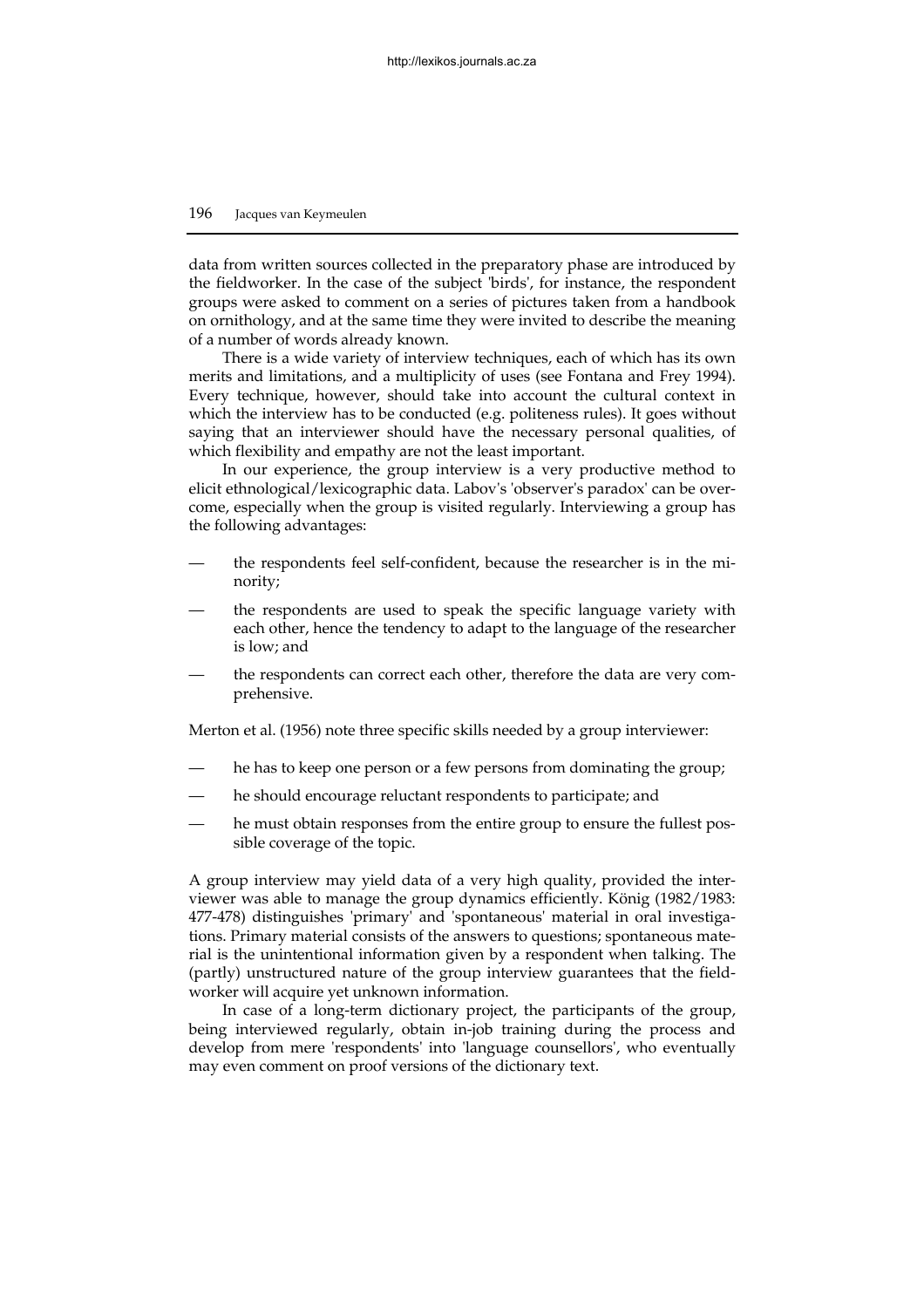The WVD tries and conducts group interviews in each of the lexical areas. The data yielded by one group is used as an input for the next interview in another area. In the course of the fieldwork, the interviews become ever more structured, till it is possible to frame questions which can be used for fieldwork by correspondence.

Although the group interview should be loosely structured during this phase of the fieldwork, it is clear that targeted questions should be asked. In par. 1.4.4.5, we present a list of question types which can be used either in interviews or in questionnaires.

## **1.4.4.4 In search of quantity: questionnaires**

On the basis of the results of the group interview(s), the lexicographer is in a position to prepare good questionnaires for large-scale investigation, and move to a more standardized form of research, in which comparable data are produced. Large-scale investigations are inevitable if one wants to document the geographical patterns in a lexicon.

In the case of the WVD, the intermediary takes the place of the researcher and conducts a highy structured interview with a respondent by means of a questionnaire. This is however an ideal situation; in many cases intermediary and respondent are the same person. Research by correspondence has the obvious disadvantage that the researcher himself is not present and that the situational setting of filling in the questionnaire cannot be supervised. Filling in questionnaires of course presupposes that the language has a written form, and that the intermediaries/respondents are capable of using it. Since the Flemish dialects are linguistically related to the Dutch standard, dialect words can be written down in a 'Dutchified' form (see par. 2.2 below).

## **1.4.4.5 Types of questions (interviews/questionnaires)**

In lexicographic interviews/questionnaires, apart from the classical dichotomy between 'open' and 'closed' questions, five main types of questions can be distinguished: exploratory questions, encyclopedic questions, onomasiological questions, semasiological questions and task questions. In 'open' questions, the respondent is entirely free to answer as he pleases. 'Closed' questions, where the respondent has to choose between yes or no, or has to pick an answer out of a series of suggestions, are not frequently used in lexicographic fieldwork. (For a theoretical background on questioning and further reading see Atteslander 1988.)

# *Exploratory questions*

Exploratory questions focus on the external world or on language; usually a certain subject is introduced and the respondent is invited to give as much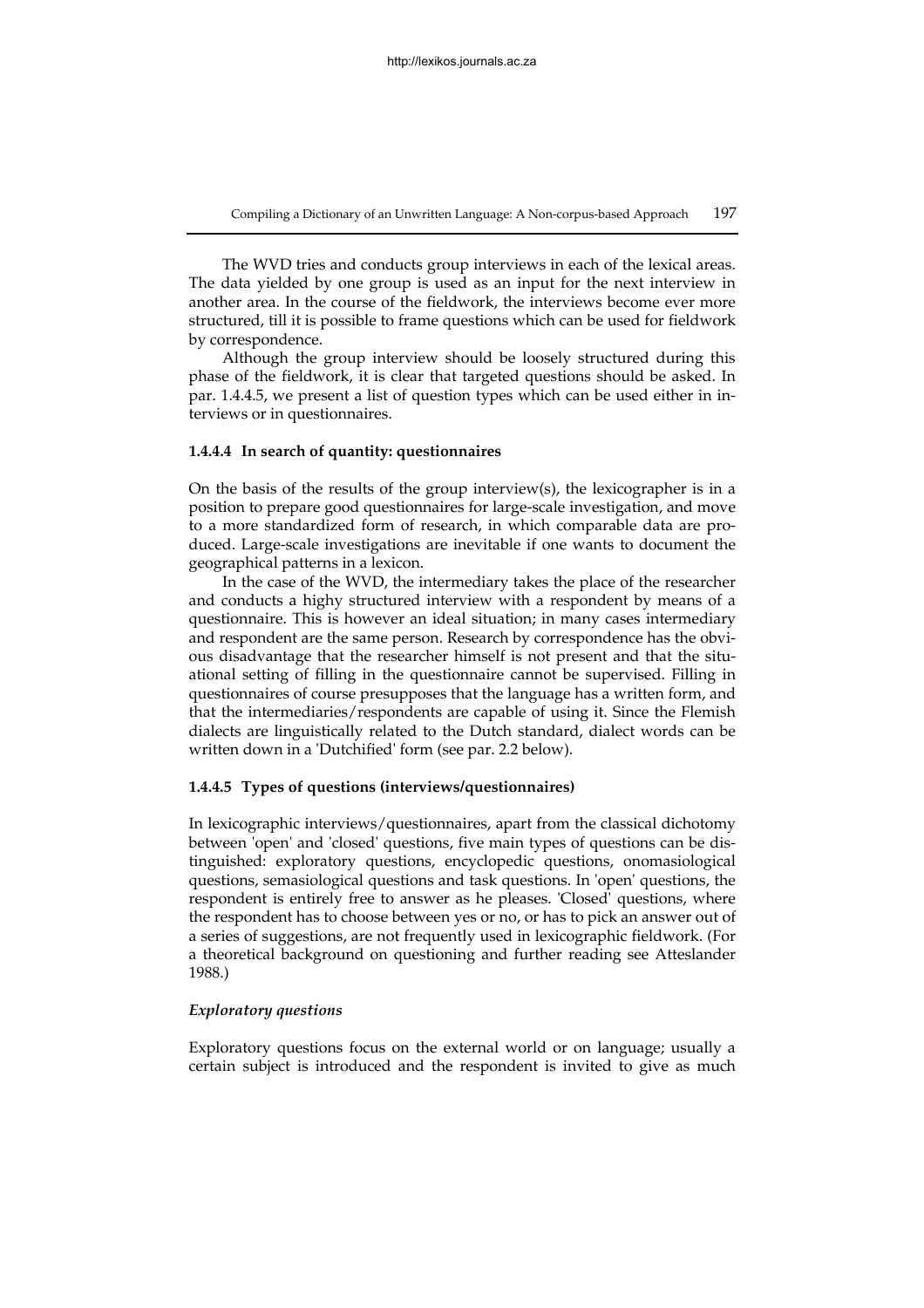information as possible. This type of question is typical of the initial phase of fieldwork, and should be used in the group interview. In questionnaires, the technique is not very productive.

There are techniques which aim to stimulate the 'word-finding' process. When a certain subject is introduced, a number of questions may be asked (e.g. 'What is the opposite?' 'Are there different kinds of it?') in order to expand the word collection.

### *Encyclopedic questions*

Encyclopedic questions in principle deal with the extra-linguistic world; these questions are not aimed at language but the answers will of course contain lexemes. Encyclopedic information should be gathered during the group interview. Lexicographic questions in questionnaires, however, may be masked as encyclopedic ones, as in: 'How do you feel when everything seems to turn round?'. A question like this leads to the answer 'dizzy'. Provided the question is well framed and unequivocal, it is a useful technique to avoid a complex onomasiological definition.

## *Onomasiological questions*

Onomasiological questions describe/define/frame a concept and ask for a lexical expression. The technique is widely used for the open word classes. The definition of an onomasiological question can take a variety of forms: pictures, analytical definitions using semantic/encyclopedic components (e.g. the description of a prototypical example), or framing a context in the object language in which a lexical expression should be used (e.g. by way of sentences in which words should be filled in). The question-frame should lead the respondent unequivocally to the desired answer. The choice of the definition is dependent on the type of lexical item under investigation. Lexemes for concreta can be elicited by using analytical definitions of the concept; the more abstract or grammatical the meaning, the more one has to resort to other definition types, which try to imitate object language.

An old-fashioned onomasiological elicitation technique in Flemish dialect lexicography was to define a concept by one standard Dutch word. The respondent was expected to translate the word into his dialect. This technique, however, proved to be problematic since many respondents merely transposed the Dutch word phonologically in dialect, instead of translating it.

The question whether answers (i.e. lexemes) can be suggested, is still a matter of debate. This technique, which aims at stimulating the memory, is dangerous because it may provoke echo-answers. An all too cooperative respondent may select a lexeme he knows, but does not use — it is difficult to tell the two apart. The WVD, however, has been forced to suggest answers because for some subjects the traditional dialect words were no longer in active usage.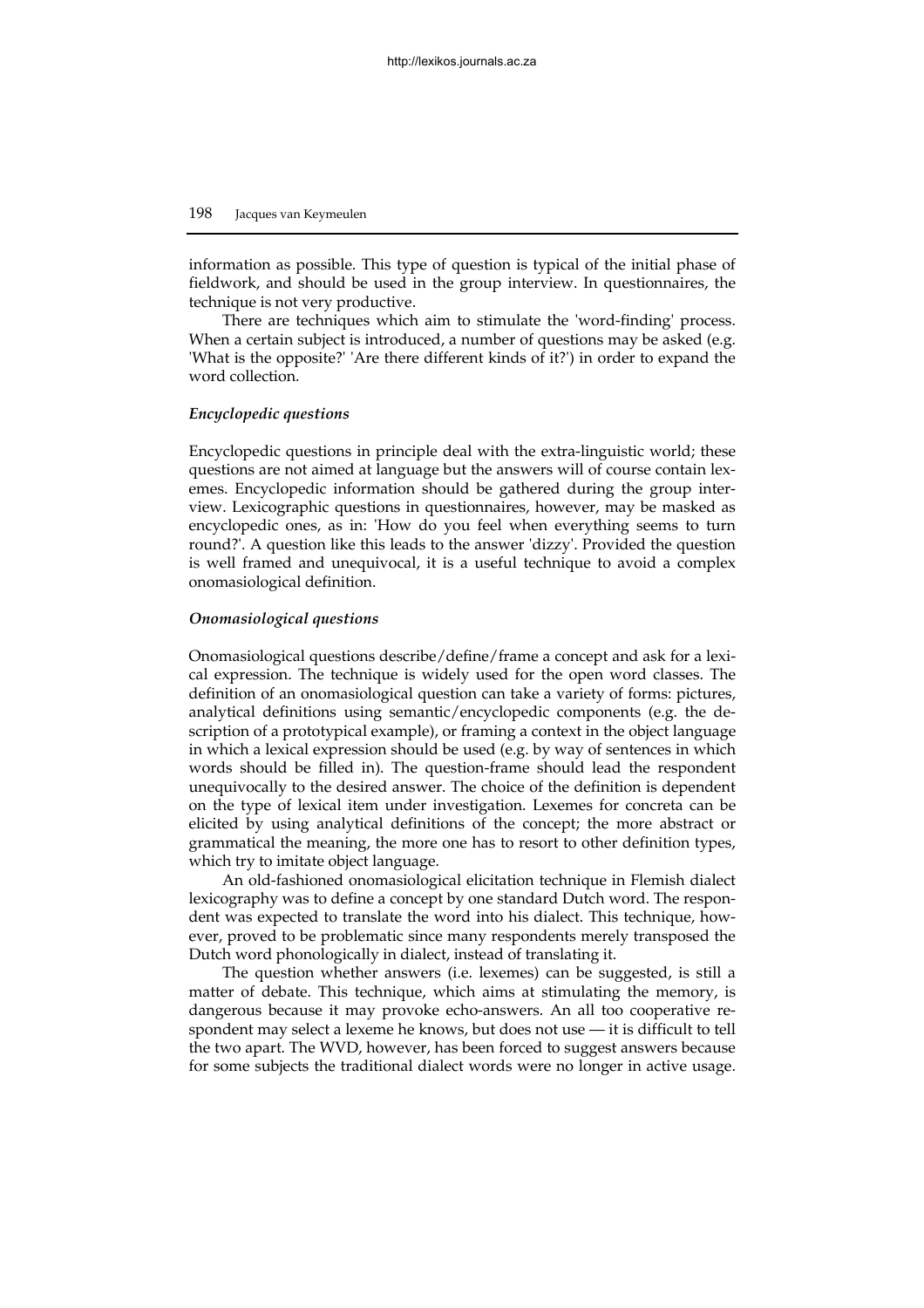It proved that the oldest words could only still be recognized by the respondents; they were unable to remember them spontaneously any more. Suggestions can be presented in an open or a closed series; in the former, the respondent may add yet another word, in the latter, he has to select an answer.

## *Semasiological questions*

In semasiological questions, a lexical expression is presented, and a 'meaning' (conceptual meaning, connotation, register or use) is asked for. From the respondent's point of view this technique is more demanding than the onomasiological one, where just one word may suffice in many cases. Semasiological questions require more thinking and noting down, which sometimes result in all too short or ill-conceived answers. This type of question calls for a good and reliable respondent.

Semasiological questionnaires presuppose onomasiological ones (one has to collect the lexemes first) and are often used to verify the semantic anticipations underlying onomasiological questions. The aim is to collect data about the meaning of a lexeme. The semantic information given by respondents may take a variety of shapes, which have to be interpreted by the researcher and translated afterwards into 'scientific' lexicographic definitions.

Suggestions as to the meaning or the usage of a lexeme, in an open or closed way, may streamline the answers.

## *Task questions*

The aim of task questions is to collect words in context: collocations and sentences. The respondent is invited to produce expressions, proverbs or example sentences in which a given word is used. The dictionary of the dialects of Drenthe (a province in the north-east of the Netherlands), for instance, was compiled largely on the basis of a collection of example sentences produced by respondents. Cards with words on them were sent out to a large number of respondents, who were asked to illustrate the meaning of each word by constructing a sentence with it.

## *Cyclicity and feedback*

Lexicographic fieldwork carried out in a relatively unknown language area should take advantage of the possibility of using cyclical questioning procedures. The answers to onomasiological questions can be used as an input for semasiological ones, which may provide new words and meanings. The alternation of onomasiological and semasiological points of view thus creates a cyclical questioning procedure until all words and meanings within a given conceptual field are accounted for.

De Schrijver and Prinsloo (2000) introduced the concept of 'simultaneous feedback' in lexicography: 'In a nutshell, this new methodology entails the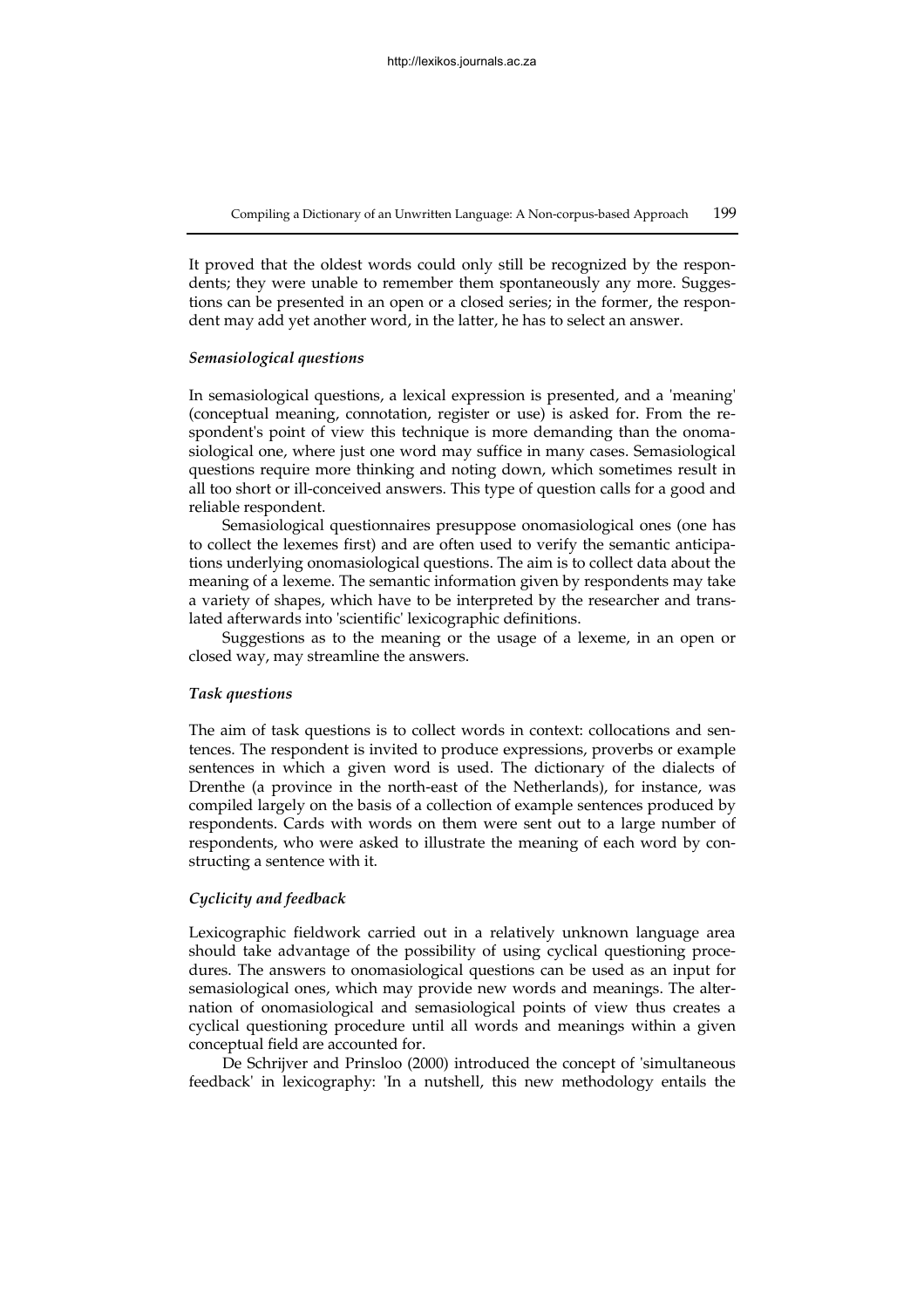release of several small-scale parallel dictionaries which triggers feedback that is channeled back to the compilation process of the main dictionaries' (2000: 4). The concept comprises a procedure in which informal and formal criticism on interim versions of a dictionary is collected and used for compiling ever better dictionaries. The method incorporates the target users' needs at an early stage of the compilation of a dictionary.

In dialect lexicography, a variant of 'simultaneous feedback' is sometimes used in order to expand the word material, apart from gaining a better insight in the target users' needs. Many dialect dictionaries present interim dictionary articles to selected respondents for correction or elaboration. Sometimes these articles are published in periodicals on a regular basis, with a request for comments. In the case of the Supplement to the Dictionary of the Zealand Dialects (2003), for instance, interim versions of the whole dictionary were discussed, word by word, by three groups of respondents. The method proved to be highly effective: apart from many corrections, many new words, meanings, collocations, geographical locations, example sentences, etc. came to light.

### **1.4.4.6 The structure of the questionnaire**

For lexicographic purposes, a thematic arrangement of the questionnaire is advisable because it stimulates the introspection and the memory of the respondent. A questionnaire also has to take the 'filling-in' psychology of the respondent into account. A questionnaire should not be too long; it should contain motivating questions (e.g. easy ones to start with) and should reassure the respondent by pointing out that questions can be skipped if too difficult. Lexemes that easily come to mind should be asked first — these lexemes are not necessarily the ones having the most general meaning. The word for 'very greedy', for instance, is more 'salient' than the word for 'greedy'; hence, the question about the word for 'very greedy' should precede the question about 'greedy', lest the salient words should be given when questions about words with more neutral meanings are asked.

In general, the researcher has to have empathic skills in order to foresee the reactions of the respondents. Filling in a questionnaire should be an agreeable task — although it demands an effort from the respondent's side — and the respondent should have the feeling that the researcher understands the difficulties he may encounter.

## **1.4.4.7 Fieldwork in practice**

The different phases of the fieldwork for the open word classes as — ideally conducted by the WVD can be summarized as follows:

- (a) Establishment of an inventory of concepts based on
	- the classification of Hallig–Von Wartburg/Frissen/WALD/Van Keymeulen;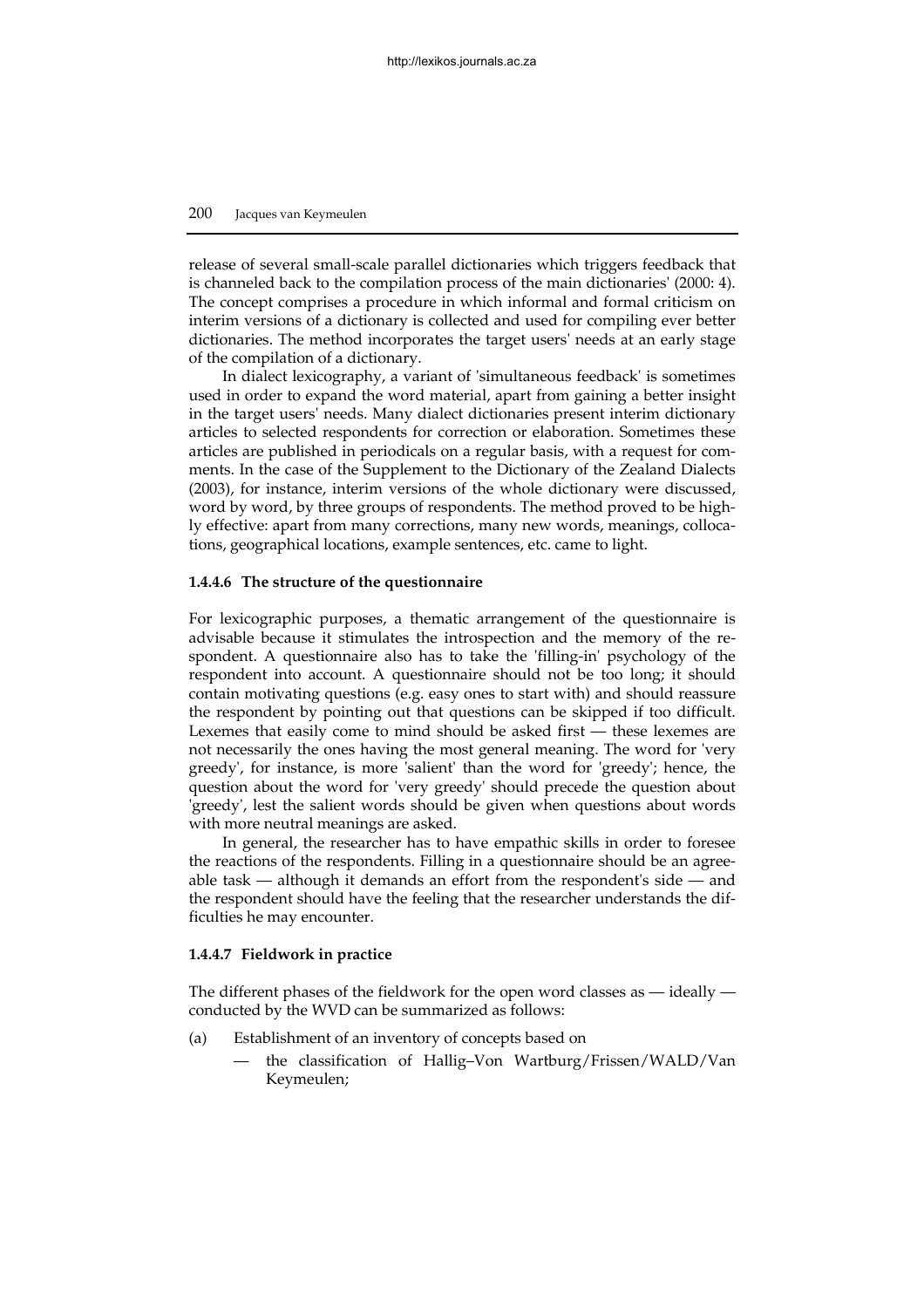Compiling a Dictionary of an Unwritten Language: A Non-corpus-based Approach 201

- thematic re-arrangement of older dialect dictionaries;
- systematic inventories of the Dutch standard language (e.g. Brouwers 1988); and
- older questionnaires.
- (b) Definition of a section in the systematic classification.
- (c) Preparation of the respondent groups by sending a specimen questionnaire.
- (d) Processing the answers by the members of the respondent groups in preparation of the group interviews.
- (e) Interviews with the respondent groups, aiming at
	- enrichment of the inventory of concepts;
	- detection of the structuring principles/structure itself of the semantic field; and
	- collection of words and meanings.
- (f) Processing the results of the group interviews.
- (g) Establishment of the definitive questionnaire.
- (h) Sending out the questionnaire to all the informants.
- (i) Processing the answers of the investigation by correspondence.

# **1.5 How much?**

The question 'How much?', i.e. the question about the saturation of a collection, is difficult to answer. There is, however, always a point where the continuation of fieldwork (more questions, more respondents, and more localities) is felt to be unproportional to the emergence of new data.

In the case of the WVD, the answer to 'How much?' is related to the answer to 'Where?'. The minimal requirement is met when the WVD has one good piece of lexical information for every lexical area (the lexical aim); the maximal objective is met when there is a good piece of lexical information for every locality, so that accurate lexical maps can be drawn (the geographical aim). In practice, the WVD is totally dependent on the cooperation of volunteers; the geographical aim is hardly ever completely met.

# **2. Presentation**

The presentation of the word material in a dictionary, both macrostructurally and microstructurally, is of course dependent on an analysis of the users' needs. A dictionary should maximize the different usages that are possible in a userfriendly way.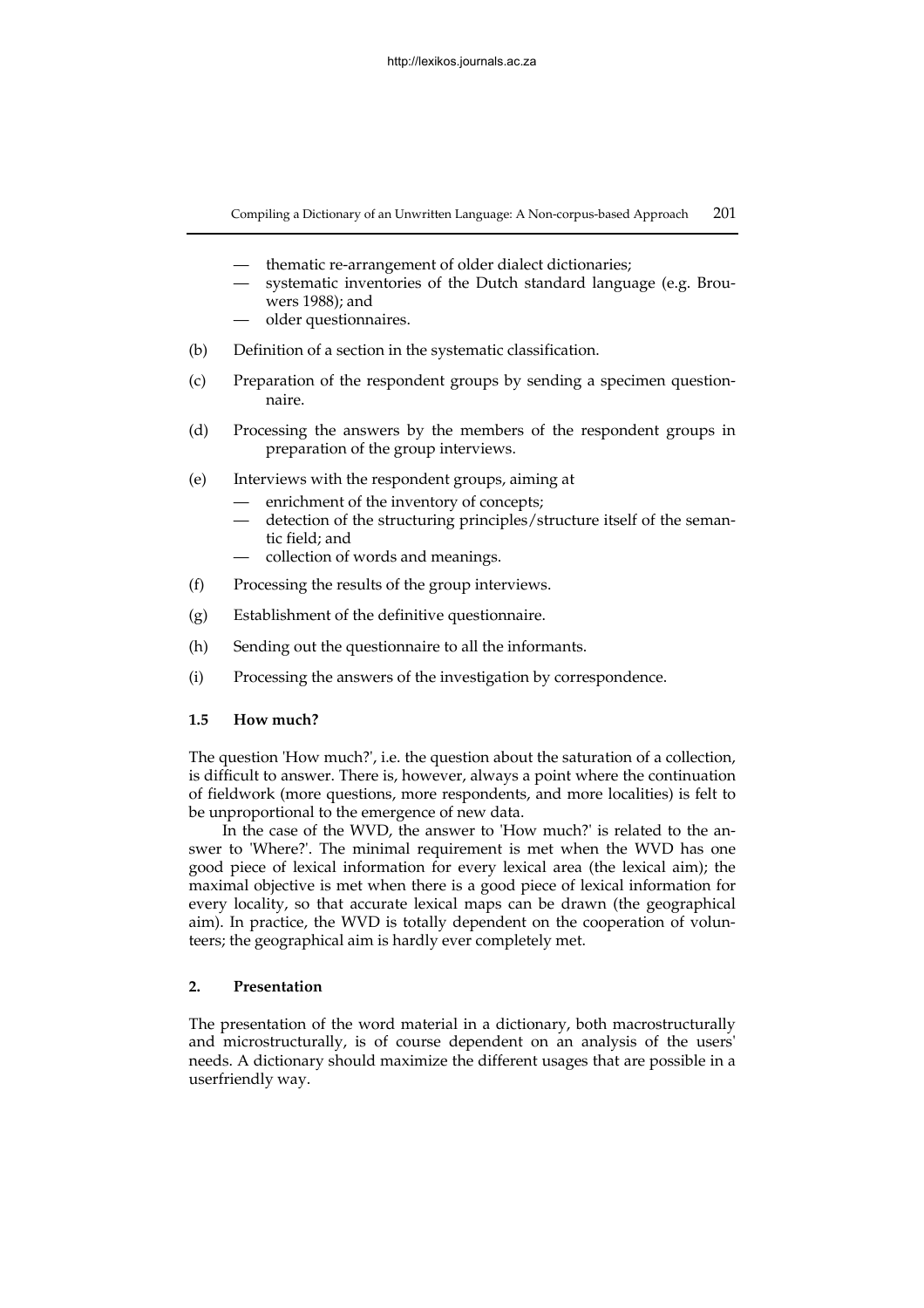# **2.1 Presentation of the macrostructure**

### *Thematic versus alphabetical*

The choice between a thematic or an alphabetical arrangement of the macrostructure of a dictionary is determined by its purpose. An alphabetical arrangement is of course evident if the dictionary is meant to be merely a tool for looking up the meaning/orthography, etc. of a word. If a dictionary is also meant to be a description of the culture of the language community, a thematic arrangement may be considered. In the latter case, the row of dictionary articles with regard to a certain subject matter can be seen as an inventory of the mental constructs (the meanings) accompanying part of the culture under investigation.

Whatever choice one makes, it is possible to combine the advantages of both arrangements by introducing an alphabetical index to a thematic dictionary or *vice versa* (which is rarely done). It speaks for itself that thematic fieldwork does not prevent a lexicographer from making an alphabetical dictionary. An additional avantage of collecting the lexemes and describing their meanings thematically, is that the lexicographic definitions can be geared to one another, even if they are arranged alphabetically afterwards.

#### *Semasiological versus onomasiological*

A semasiologically oriented dictionary tries to describe (among other things) the meaning(s) of lexemes, arranged alphabetically or thematically. The point of departure of an onomasiological dictionary such as the WVD, however, is neither a lexeme, nor a meaning, but the description of a concept, which is defined by a word (or paraphrase) in standard Dutch. Under the so-called standard Dutch 'title' of the dictionary article, all the different dialect words which can be used to refer to the concept are arranged (for an example see Kruijsen and Van Keymeulen 1997: 225-227). It has to be stressed that the description of the concept is not the meaning of all the words listed under it. A word such as *bird*, for instance, may be listed under the concept 'large bird of prey' for those dialects which lack a more specific word.

# *Classification problems*

The assignment of a lexeme to a specific class in a thematic/onomasiological arrangement is not always easy. In the case of the WVD, the principles of functionality and frequency of a concept in the every-day life of the average dialect speaker are used to assign a concept to a particular class (e.g. a tomato is a plant, but its function is to be eaten as a vegetable and it is more frequently thought of as being eaten than grown, hence 'tomato' is in the first place assigned to the class 'food'). In some cases, the same concept is placed in different classes, especially when there are different lexemes corresponding to these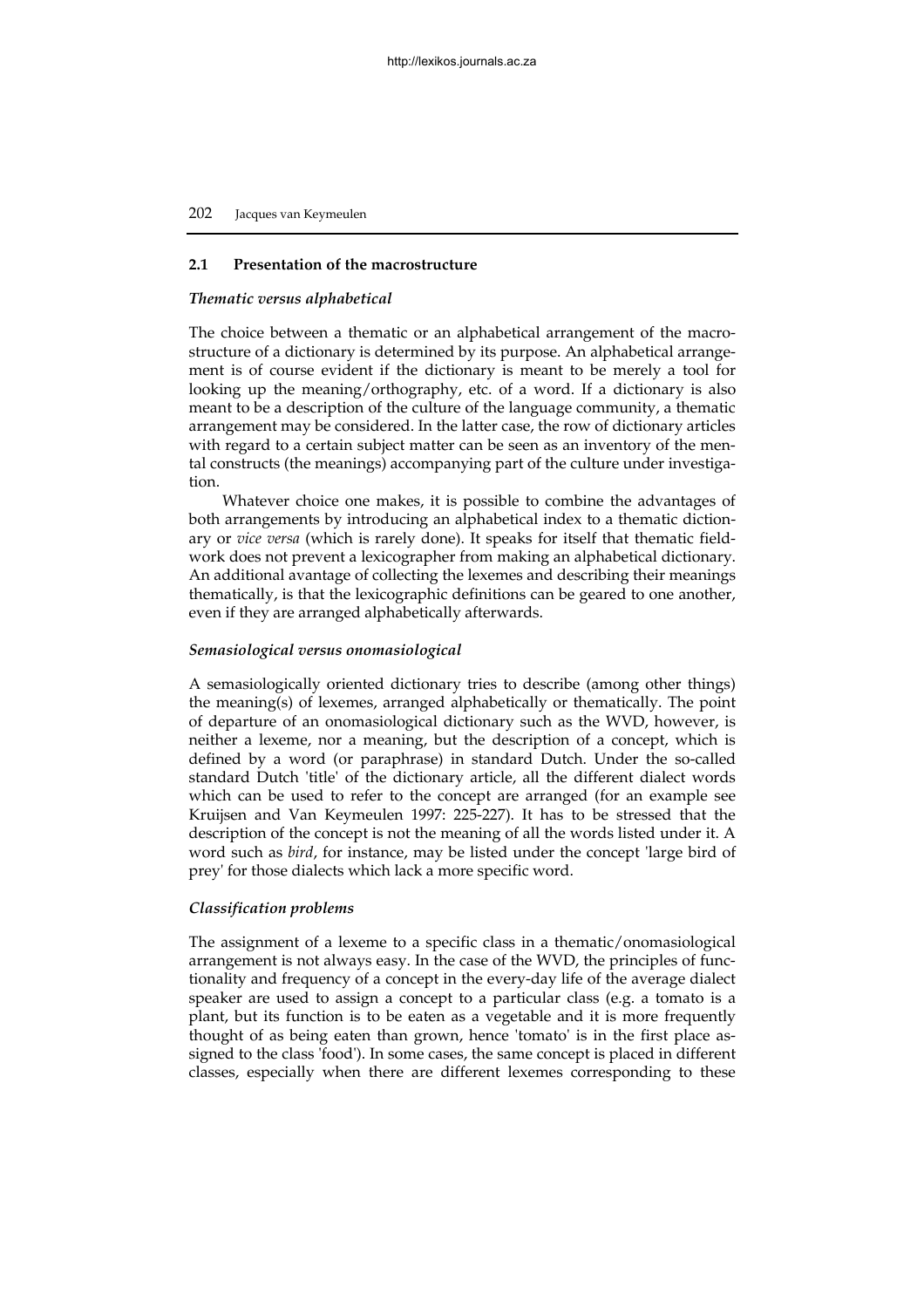classes. Some Flemish dialects, for instance, use different words for a potato when grown in the garden (*erpel*) or when cooked and eaten (*patat*).

## **2.2 Presentation of the microstructure**

The inclusion of microstructural elements and their presentation is dependent on the overall purpose of the dictionary, based on an analysis of the users' needs. We will only briefly dwell on pronunciation and the written form of the headword.

The extent to which spelling systems for normally unwritten languages exist (and are used in society), vary considerably. If the spelling is not codified, the lexicographer has to be aware that the spelling used for the headwords in his dictionary may be looked upon as 'official' by the users, because it meets a societal need. Hence, the problem of the spelling of the headwords should be looked into very carefully. In the case of the dictionary of the Flemish dialects, the dialectal headwords are 'Dutchified'. Since the phonology of the dialect group under investigation is closely related to the phonology of standard Dutch, and since the Dutch spelling is highly phonological, it is possible to replace the dialect phonemes by their Dutch counterparts, thus 'framing' the dialect words as if they existed in standard Dutch. In fact, many respondents use this method spontaneously, when noting down the dialect words in the questionnaires. In doing so, they bear proof to the fact that Dutchification of the dialectal headwords was a good option. A WVD Dutchified headword is to be considered as a kind of 'reference form' under which a variety of different local dialect pronunciations are subsumed.

## **3. Conclusions**

In the absence of a corpus of written texts, dictionaries of unwritten languages or language varieties are based on lexicographic testimonies of good dialect speakers, collected orally or by correspondence. It is clear that some elements of a possible macro- or microstructure are less conscious in the mind of the speakers than others; most lexical elements of the open word classes can luckily be evoked by introspection and are therefore 'questionable'. The bulk of the lexical data of the major regional dialect dictionaries in the Dutch language area is obtained by questionnaires, especially when they combine a dictionary and a word atlas. Only smaller scale dictionaries can exclusively be based on oral interviews. In many cases word material derived from other sources is only marginal. To my knowledge, no dictionary has been based solely on a corpus of transcriptions of 'free speech'.

Analysing targeted metalinguistical discourse (a series of 'metalinguistical conversations' with groups of trained respondents) in which the linguistic competence of respondents is explored, is in my view a way to gain lexicographic data that are, although not derived from 'spontaneous' speech, adequate for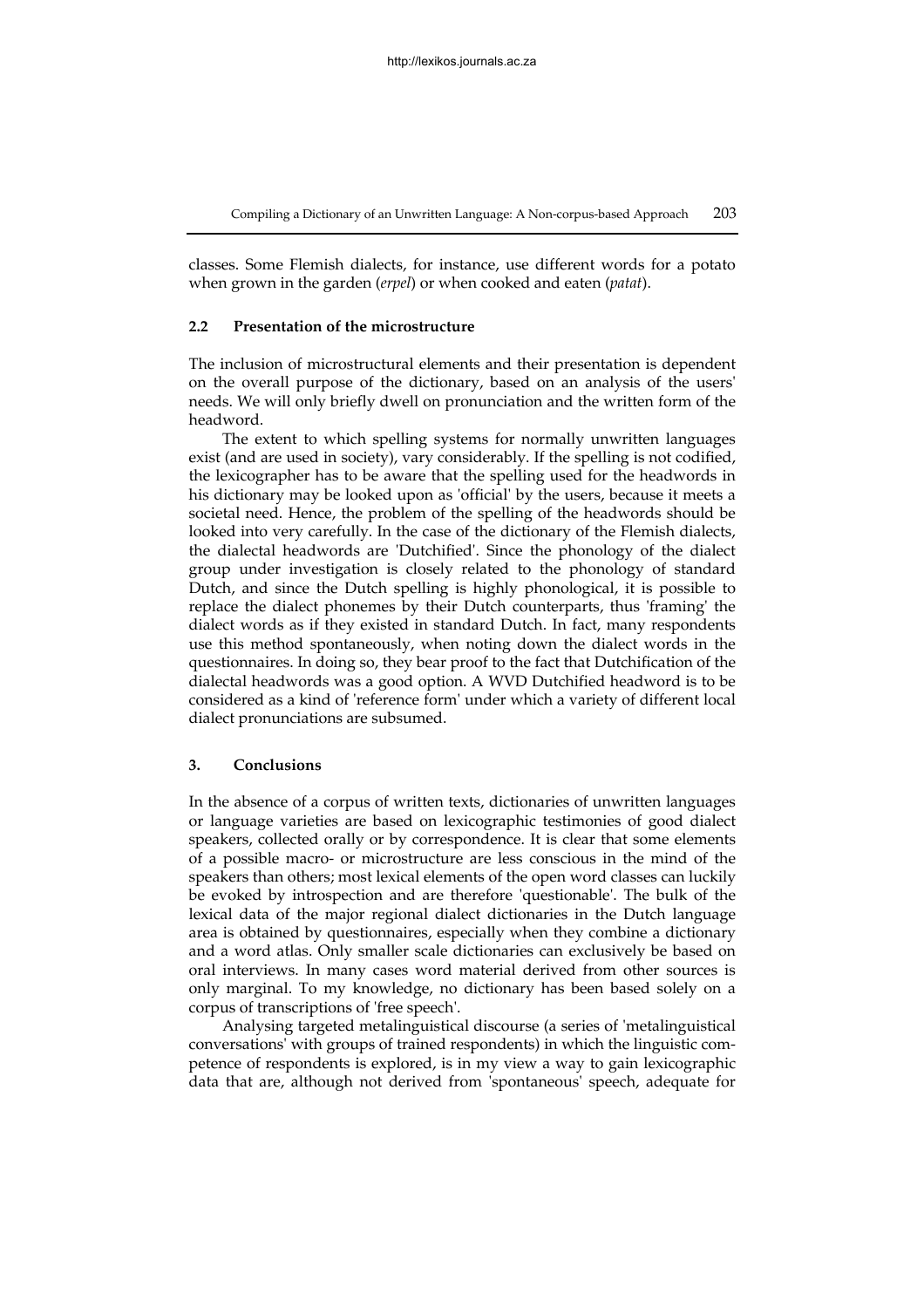dictionary making. In such conversations one may proceed from an encyclopedic analysis of reality itself to the way the world is lexically categorized and further to the collection of lexical data. I think that a thematic lexicographic investigation is very productive, because the researcher can focus on the content of a theme and the completeness of a dictionary with regard to specific subjects can also be assessed. Questionnaires may complete, expand and verify the data gained in interviews. A dictionary based on a corpus of texts is sometimes thought to be more scientific than a dictionary based on the introspection of the lexicographer or respondents. Fieldwork can of course be carried out scientifically as well. In the last analysis, it is the user who is the best judge of the quality of a dictionary and his judgement should be systematically enlisted at a very early stage. The method of 'simultaneous feedback' is perhaps even more desirable for fieldwork dictionaries than for corpus-based dictionaries, to overcome the danger of the subjectivity or the incompleteness of collection methods based on linguistic introspection.

In the case of the Dictionary of the Flemish Dialects and its two cognate dictionaries, the thematic approach, both in collecting and presenting the word material, undoubtedly rescued the project financially. Since it was possible to publish a thematic fascicle every year, the editorial board managed to maintain the project financially. Nobody but the lexicographer understands why it takes such a long time to compile a dictionary. The sponsors have to be kept happy.

## **References**

- **Ammon U, N. Dittmar and K. Mattheier (Eds.).** 1988. *Sociolinguistics. An International Handbook of the Science of Language and Society.*/*Soziolinguistik. Ein internationales Handbuch zur Wissenschaft von Sprache und Gesellschaft*. Berlin/New York: De Gruyter.
- **Atteslander, P.** 1988. Befragung. Ammon U, N. Dittmar and K. Mattheier (Eds.) 1988: 940-951.
- **Besch, W., U. Knoop, W. Putschke and H.E. Wiegand (Eds.).** 1982/1983. *Dialektologie: ein Handbuch zur Deutschen und Algemeinen Dialektforschung.* Handbücher zur Sprach- und Kommunikationswissenschaft 1,1 and 1,2. Berlin/New York: De Gruyter.
- **Brouwers, L.** 1988. *Het juiste woord*. Antwerpen: Standaard Uitgeverij.
- **Cicourel, A.** 1988. Elicitation as a Problem of Discourse. Ammon U, N. Dittmar and K. Mattheier (Eds.). 1988: 903-910.
- **Denzin N. and Y. Lincoln (Eds.).** 1994. *Handbook of Qualitative Research*. Thousand Oaks/London/ New Delhi: Sage Publications.
- **De Schrijver, Gilles-Maurice and D.J. Prinsloo.** 2000. The Concept of "Simultaneous Feedback": Towards a New Methodology for Compiling Dictionaries. *Lexikos* 10: 1-31.
- **Fontana, A. and J. Frey.** 1994. Interviewing. The Art of Science. Denzin, N. and Y. Lincoln (Eds.). 1994: 361-376.
- **Frissen, C.** 1981. *Concept Inventory for WBD/WLD. Result of the Project "Voorbereidend onderzoek in verband met de algemene woordenschat" (Preparatory Investigation Concerning the General Vocabulary) 1978–1981*. Unpublished Typescript. Nijmegen: Catholic University.
- **Hallig, R. and W. von Wartburg.** 1952. *Begriffssystem als Grundlage für die Lexikographie.* Abhand-